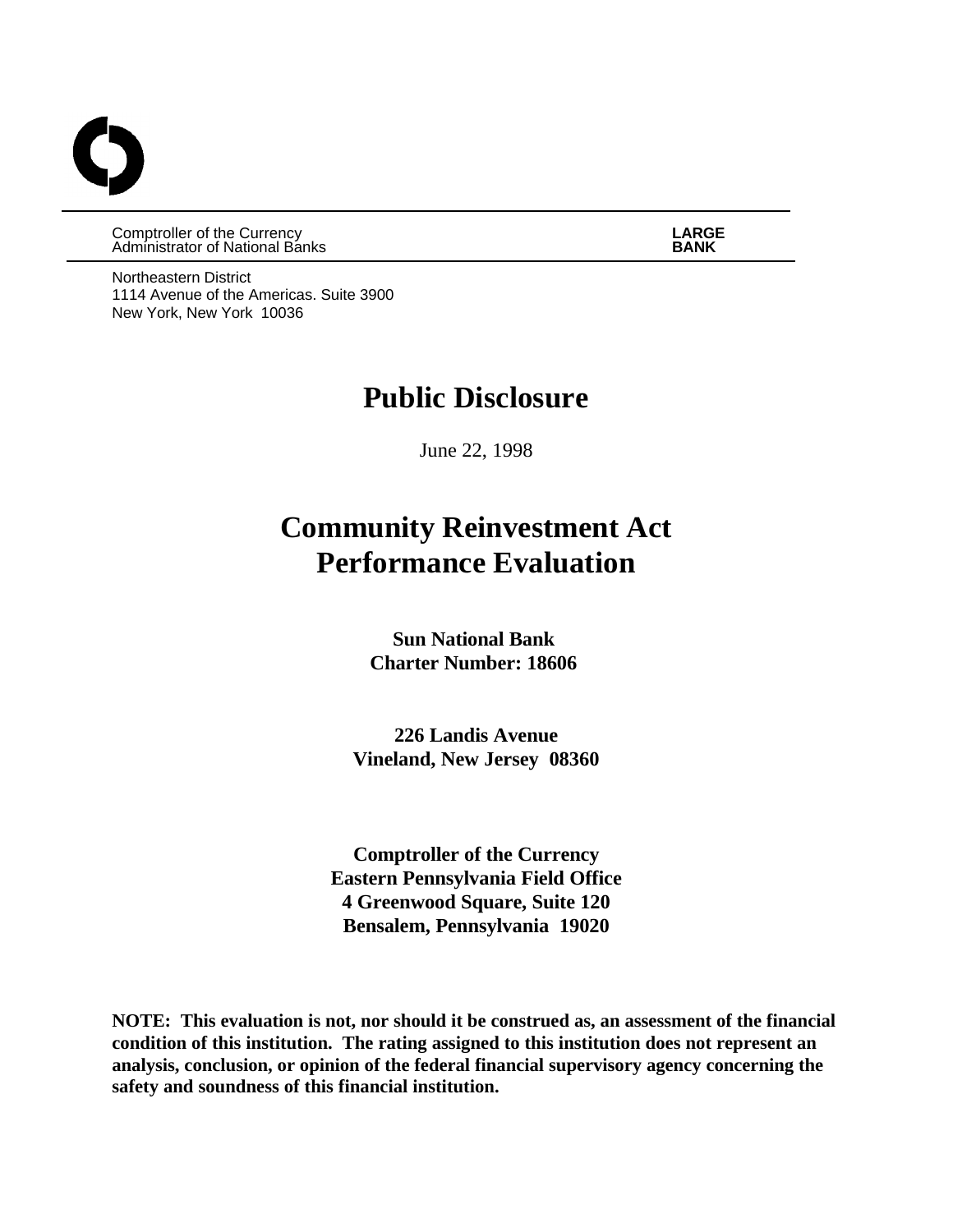# **General Information**

The Community Reinvestment Act (CRA) requires each federal financial supervisory agency to use its authority when examining financial institutions subject to its supervision, to assess the institution's record of meeting the credit needs of its entire community, including low- and moderate-income neighborhoods, consistent with safe and sound operation of the institution. Upon conclusion of such examination, the agency must prepare a written evaluation of the institution's record of meeting the credit needs of its community.

This document is an evaluation of the CRA performance of **Sun National Bank** prepared by the **Office of the Comptroller of the Currency**, the institution's supervisory agency, as of June 22, 1998. The agency evaluates performance in assessment area(s), as they are delineated by the institution, rather than individual branches. This assessment area evaluation may include the visits to some, but not necessarily all of the institution's branches. The agency rates the CRA performance of an institution consistent with the provisions set forth in Appendix A to 12 C.F.R. Part 25.

### **Institution's CRA Rating:** This institution is rated **Satisfactory**.

The following major factors support this rating:

- a substantial majority of loans are made in the assessment areas;
- lending levels reflect an adequate responsiveness to the credit needs of the assessment areas;
- an adequate distribution of loans both geographically, and among borrowers and businesses of different income levels in the assessment areas;
- a significant level of qualified community development investments in excess of \$5,000,000, exhibiting good responsiveness to the assessment areas;
- reasonably accessible service delivery systems, with improved accessibility to lowand moderate-income geographies in the assessment areas; and
- a relatively high level of qualified community development services which benefit the assessment areas.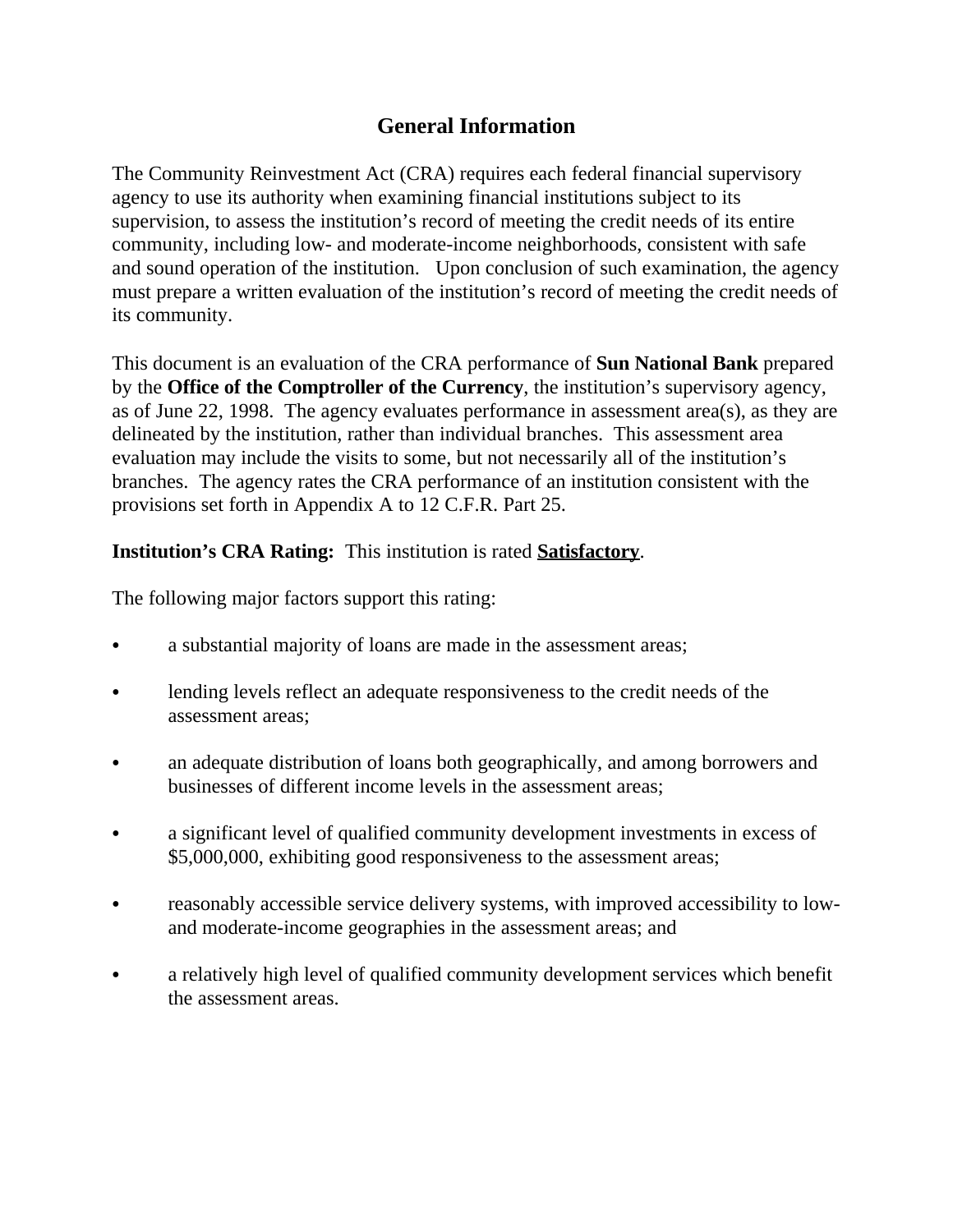The following table indicates the performance level of **Sun National Bank** with respect to the lending, investment, and service tests.

| <b>Performance Levels</b> | <b>Sun National Bank</b><br><b>Performance Tests</b> |                     |   |  |  |
|---------------------------|------------------------------------------------------|---------------------|---|--|--|
|                           | Lending Test*                                        | <b>Service Test</b> |   |  |  |
| Outstanding               |                                                      |                     |   |  |  |
| High satisfactory         |                                                      | X                   | X |  |  |
| Low satisfactory          | X                                                    |                     |   |  |  |
| Needs to improve          |                                                      |                     |   |  |  |
| Substantial noncompliance |                                                      |                     |   |  |  |

\* Note: The lending test is weighted more heavily than the investment and service tests when arriving at an overall rating.

#### **Scope of Review**

This evaluation covers the period January 1996 through June 22, 1998. Information sources include Home Mortgage Disclosure Act - Loan Activity Reports (HMDA-LARs) and Small Business Loan Data Collection Registers. Specific loan products reviewed are home mortgage loans, small commercial loans (original amounts \$1 million or less), and loans to small sized businesses (annual gross revenues \$1 million or less). The review of small business loans covers only 1997 and 1998 (first 3 months), since the bank was not subject to the data collection and reporting requirements for fiscal year 1996. Home improvement loans are reviewed for 1998 alone. For previous years, the bank elected to not classify eligible loans as home improvement loans. No agricultural loans were reported in the evaluation period.

#### **Description of Institution**

Sun National Bank (SNB), Vineland, NJ is a wholly owned subsidiary of Sun Bancorp, Inc., a one bank holding company. Affiliations include: Sun Capital Trust, Vineland, NJ, a wholly owned subsidiary of Sun Bancorp which serves solely as a capital financing vehicle for Sun Bancorp; and Med-Vine, Inc., Wilmington, DE, a wholly-owned subsidiary of SNB which serves as a holding company for SNB's investment securities.

SNB offers a full range of loan and deposit products and services including: home equity loans, residential mortgages, small business loans and an array of commercial and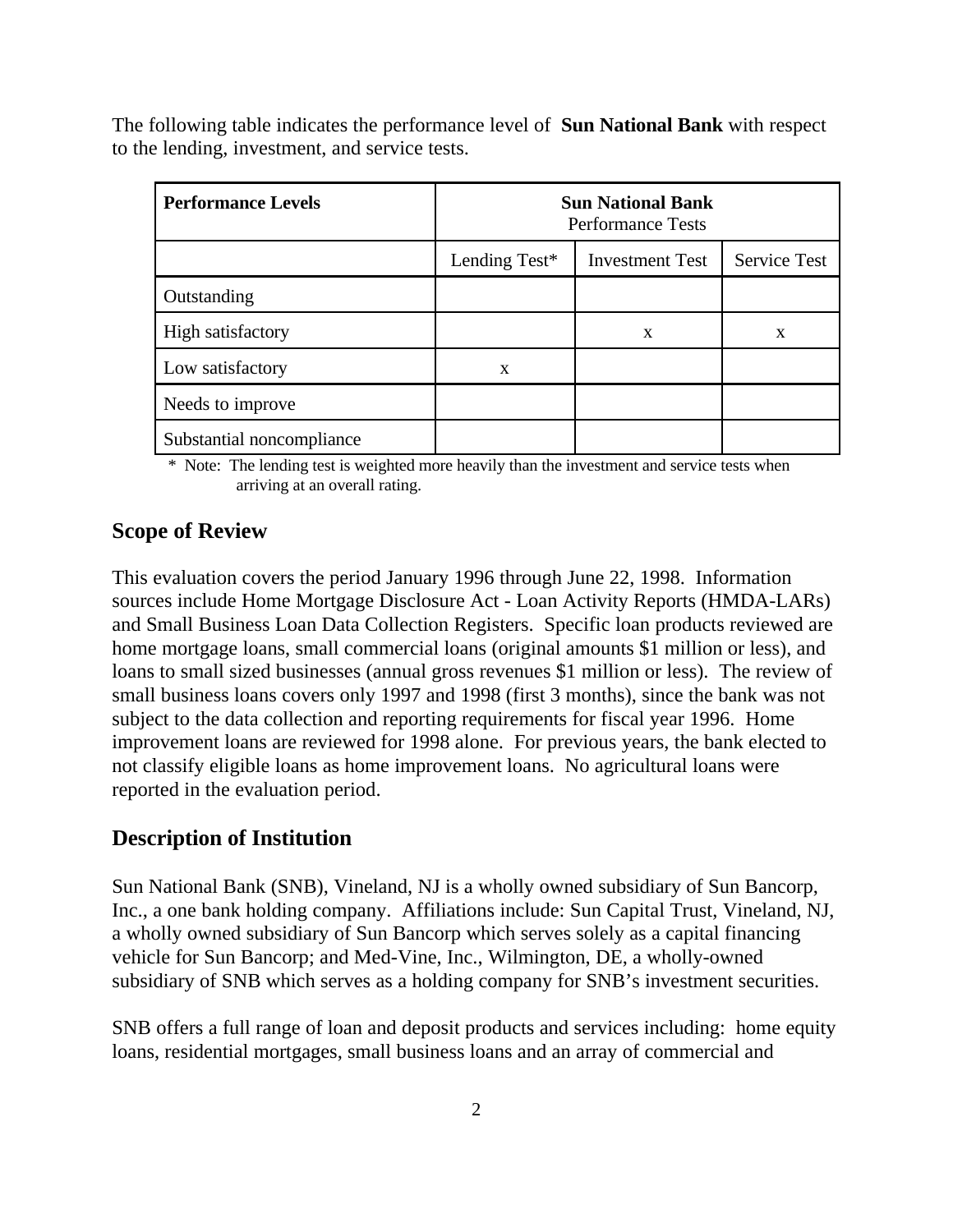consumer deposit accounts<sup>1</sup> within a twelve county area of central and southern New Jersey. The geographic market area includes portions of the Philadelphia Consolidated Metropolitan Statistical Area (CMSA) and the New York CMSA. Products and services are offered through a network of forty branch offices known as financial service centers  $(FSCs)<sup>2</sup>$ . Automated teller machine (ATM) service is provided at twenty-four of the FSCs and drive-through facilities are provided at all but five locations.

Central and southern New Jersey encompass a diverse economic base including a mixture of agriculture, transportation, manufacturing, small and mid-sized retail and tourist related businesses. The economy is strong and overall trends are favorable.

As of March 31, 1998, total assets of SNB were \$1.06 billion including net loans and leases of \$456 million, investment securities of \$476 million and deposit balances of \$732 million. The ratio of loans to average assets of 41% is below the average for all financial institutions located within SNB's assessment areas of 53% and reflects the effect of rapid deposit growth, in excess of 95%, during 1997 (see below for additional detail). Real estate related credit comprise 66% of the loan portfolio, with non-farm/nonresidential real estate loans and 1-4 family residential real estate loans representing 36% and 19% of the loan portfolio, respectively. Commercial & industrial loans and loans to individuals represent 28% and 5% of the loan portfolio, respectively. The bank sells a high percentage of its residential mortgage loans and Small Business Administration (SBA) Loans in the secondary market.

The size and the extent of SNB's operation and geographic market have increased significantly since March 31, 1996. On June 5, 1997, the bank acquired four branches from First Union National Bank, Avondale, PA. On July 24, 1997, the bank acquired three branches from Oritani Savings & Loan, Hackensack, NJ. On November 20, 1997, the bank acquired eleven branches from Bank of New York. On February 26, 1998 the bank acquired one branch from First Savings Bank, Woodbridge, NJ. As of result of these acquisitions and six de novo FSC openings, the scope of SNB's operation has expanded from eighteen FSCs in six counties to forty FSCs in eleven counties as the bank established a presence in Salem, Camden, Monmouth, Somerset and Middlesex counties while increasing their presence in Cape May, Atlantic, Cumberland, Ocean, Mercer and Burlington counties. Total assets have increased by \$698 million, loans have increased by \$252 million and deposits have increased by \$381 million.

 $1$  The bank offers residential mortgage loans, mobile home loans and retail nondeposit products through outside vendors.

 $\degree$  SNB has added 24 FSCs through acquisition or de novo since January 1, 1997.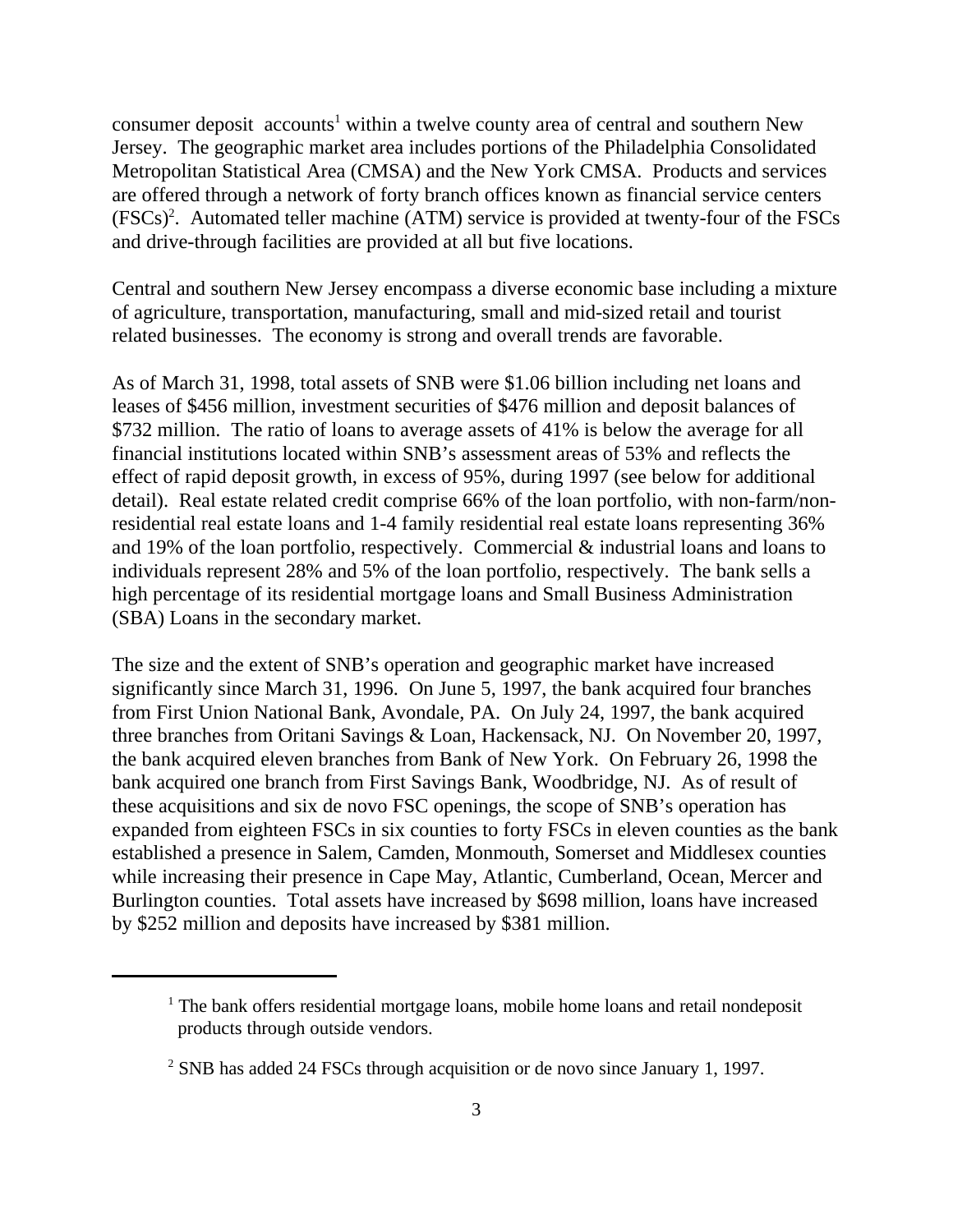As of June 30, 1997, the most recent data available from the FDIC, SNB's deposit market share for its assessment areas in the Philadelphia CMSA and New York CMSA, respectively were 1.93% and .28%.

SNB, consistent with its size and resources, has the ability to help meet the credit needs of its communities, including low- and moderate-income areas. There are no financial or legal matters which impede SNB's ability to meet its CRA obligations. The bank competes with several larger interstate and regional banking companies, and local community bank and thrift institutions.

## **Description of Assessment Area**

SNB maintains two assessment areas within the CMSAs of Philadelphia-Wilmington-Atlantic City (Assessment Area 1), and New York-Northern New Jersey-Long Island (Assessment Area 2). These assessment areas encompass ten entire counties in southern and central New Jersey (Atlantic, Burlington, Camden, Cape May, Cumberland, Gloucester, Mercer, Monmouth, Ocean and Salem), as well as eight political subdivisions (Cranbury Township, Franklin Township, Jamesburg Borough, Monroe Township, Montgomery Township, Plainsboro Township, Rocky Hill Borough and South Brunswick Township) in two additional northern New Jersey counties (Middlesex and Somerset.) Both assessment areas meet regulatory requirements and do not arbitrarily exclude lowor moderate-income geographies. The following tables contain demographic information for each assessment area.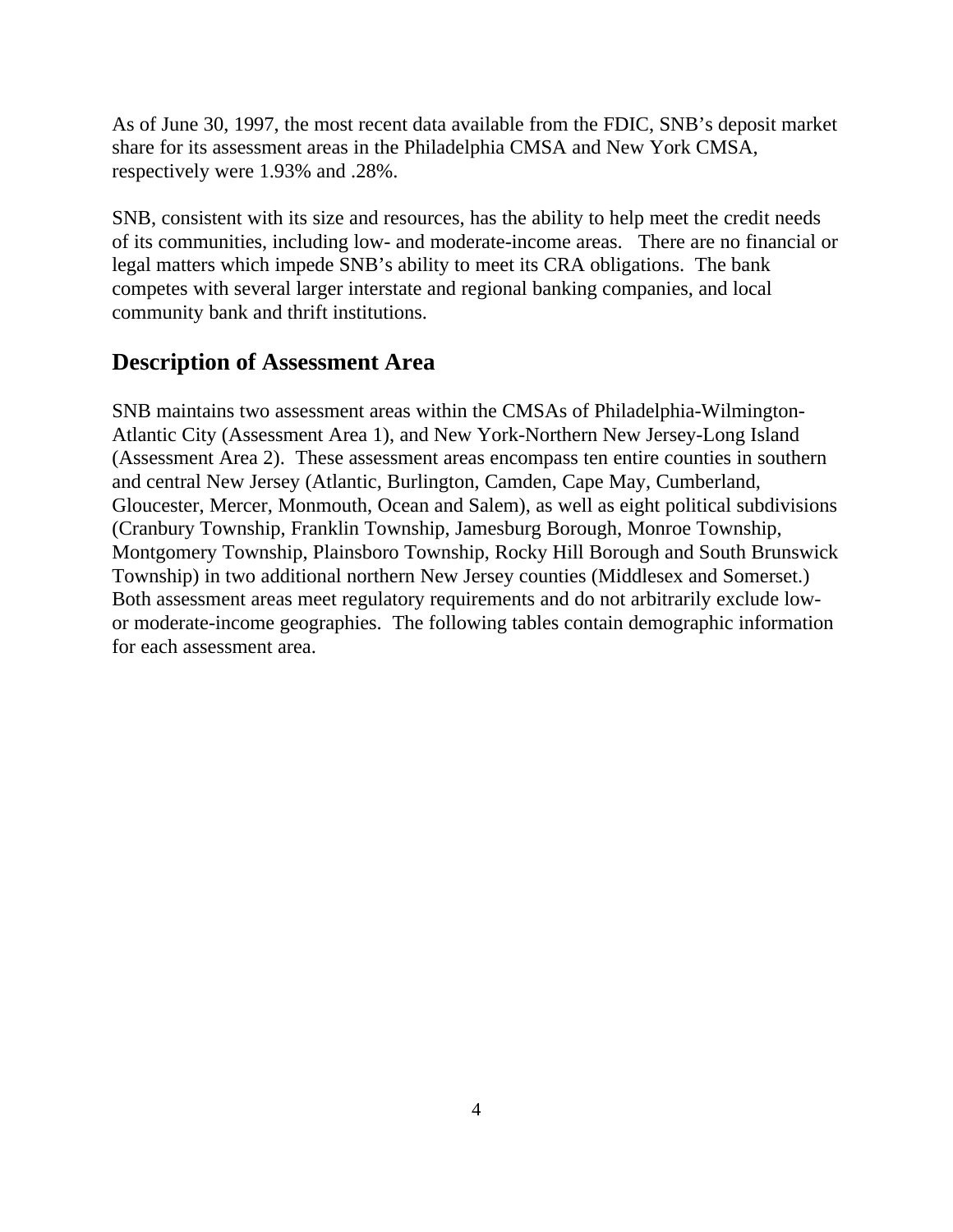| Assessment Area 1: Demographic Profile*       |                           |                                       |                                    |                                  |  |  |  |  |  |
|-----------------------------------------------|---------------------------|---------------------------------------|------------------------------------|----------------------------------|--|--|--|--|--|
| <b>Census Tract</b><br><b>Characteristics</b> | <b>Census Tracts</b><br># | <b>Census Tracts</b><br>$\frac{6}{9}$ | <b>Population</b><br>$\frac{6}{6}$ | <b>Families</b><br>$\frac{0}{0}$ |  |  |  |  |  |
| Low                                           | 21                        | 5%                                    | 5%                                 | 4%                               |  |  |  |  |  |
| <b>Moderate</b>                               | 56                        | 13%                                   | 11%                                | 10%                              |  |  |  |  |  |
| <b>Middle</b>                                 | 250                       | 57%                                   | 58%                                | 59%                              |  |  |  |  |  |
| <b>Upper</b>                                  | 99                        | 23%                                   | 26%                                | 27%                              |  |  |  |  |  |
| N/A                                           | 10                        | 2%                                    | 0%                                 | 0%                               |  |  |  |  |  |
| <b>TOTAL</b>                                  | 436                       | 100%                                  | 100%                               | 100%                             |  |  |  |  |  |

**\*Assessment Area 1 consists of the following New Jersey Counties: Atlantic and Cape May (PMSA 0560); Burlington, Camden, Gloucester and Salem (part of PMSA 6160); and Cumberland (PMSA 8760). N/A - Tracts with no reported income.**

Assessment Area 1 consists of three Primary Metropolitan Statistical Areas (PMSAs) covering seven counties in southern New Jersey. The majority of census tracts (72%) are located in the New Jersey portion of PMSA 6160. PMSA 6160 also accounts for the majority of low-income census tracts (76%), with 13 located in the City of Camden; as well as a high percentage of moderate-income tracts (57%) most of which are in Camden County (total of 15) and Burlington County (total of 9). Atlantic County, which is part of PMSA 0560, accounts for 21% or 12 of the moderate-income census tracts and also contains four low-income census tracts concentrated in Atlantic City. Other counties in the assessment area containing low- or moderate-income census tracts are: Burlington two low; Cumberland - one low and six moderate; Salem - one low and five moderate; Cape May - six moderate; and Gloucester - three moderate.

Seventy-two percent of the assessment area population falls within PMSA 6160, with 30% of the population attributed to Camden County and 24% to Burlington County. Of the population residing in low-income census tracts, 75% are within the City of Camden. Assessment Area 1 has a median family income of \$43,263. The median family income drops to \$18,915 for the City of Camden and \$27,305 for Atlantic City. Seventeen percent of the families in the assessment area are low-income, and 18% are moderate income. Camden County accounts for 34% of the low-income families, with 41% of the County's low-income families residing in the City of Camden.

Assessment Area 1 contains a total of 683,897 housing units, with 4% located in lowincome tracts and 13% located in moderate-income tracts. Seventy percent of housing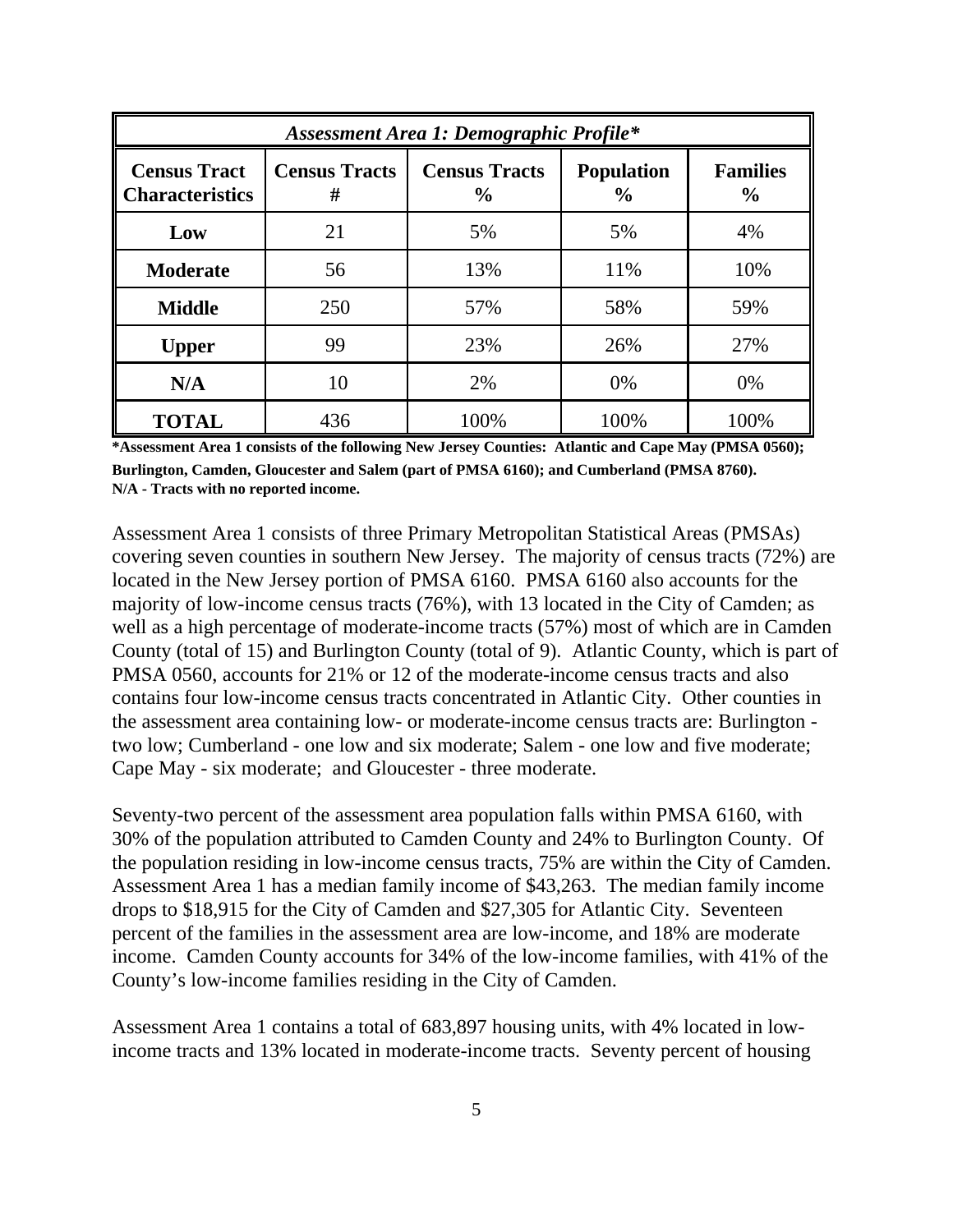units in low-income tracts are within the City of Camden. Eighty percent of assessment area housing units are 1-4 family structures and 15% are multifamily units. Sixty-one percent are owner occupied and 24% are renter occupied. The percentage of units which are owner occupied in low- and moderate-income census tracts are 2% and 8%, respectively. The percentage of units which are renter occupied in low- and moderateincome census tracts are 9% and 18%, respectively. The median housing value for the assessment area is \$109,326. For the City of Camden, the median housing value drops to \$29,783.

| <b>Assessment Area 2: Demographic Profile*</b> |                           |                                       |                                    |                                  |  |  |  |  |  |
|------------------------------------------------|---------------------------|---------------------------------------|------------------------------------|----------------------------------|--|--|--|--|--|
| <b>Census Tract</b><br><b>Characteristics</b>  | <b>Census Tracts</b><br># | <b>Census Tracts</b><br>$\frac{6}{9}$ | <b>Population</b><br>$\frac{0}{0}$ | <b>Families</b><br>$\frac{0}{0}$ |  |  |  |  |  |
| Low                                            | 16                        | 5%                                    | 3%                                 | 3%                               |  |  |  |  |  |
| <b>Moderate</b>                                | 59                        | 18%                                   | 19%                                | 19%                              |  |  |  |  |  |
| <b>Middle</b>                                  | 151                       | 45%                                   | 48%                                | 48%                              |  |  |  |  |  |
| <b>Upper</b>                                   | 96                        | 29%                                   | 30%                                | 30%                              |  |  |  |  |  |
| N/A                                            | 9                         | 3%                                    | 0%                                 | 0%                               |  |  |  |  |  |
| <b>TOTAL</b>                                   | 331                       | 100%                                  | 100%                               | 100%                             |  |  |  |  |  |

**<sup>\*</sup>Assessment Area 2 consists of the following New Jersey Counties: Mercer (PMSA 8480); Monmouth and Ocean (PMSA 5190); and portions of Middlesex and Somerset (PMSA 5015). N/A - Tracts with no reported income.**

Assessment Area 2 consists of three Primary Metropolitan Statistical Areas (PMSAs) covering three whole counties and parts of two counties in central New Jersey. The majority of census tracts (71%) are located in PMSA 5190. PMSA 5190 also accounts for the majority of moderate-income census tracts (76%), with 24 located in Ocean County and 21 located in Monmouth County. Mercer and Monmouth Counties each contain seven low-income census tracts, and Ocean County contains two low-income census tracts. In Mercer County, the low-income census tracts are concentrated in the City of Trenton. The part of the assessment area covering Middlesex and Somerset Counties contains no low-income census tracts.

Sixty-nine percent of the assessment area population falls within PMSA 5190, with 39% of the population attributed to Monmouth County and 30% to Ocean County. Of the population residing in low-income census tracts, 51% are within the City of Trenton in Mercer County. The assessment area has a median family income of \$50,111. For the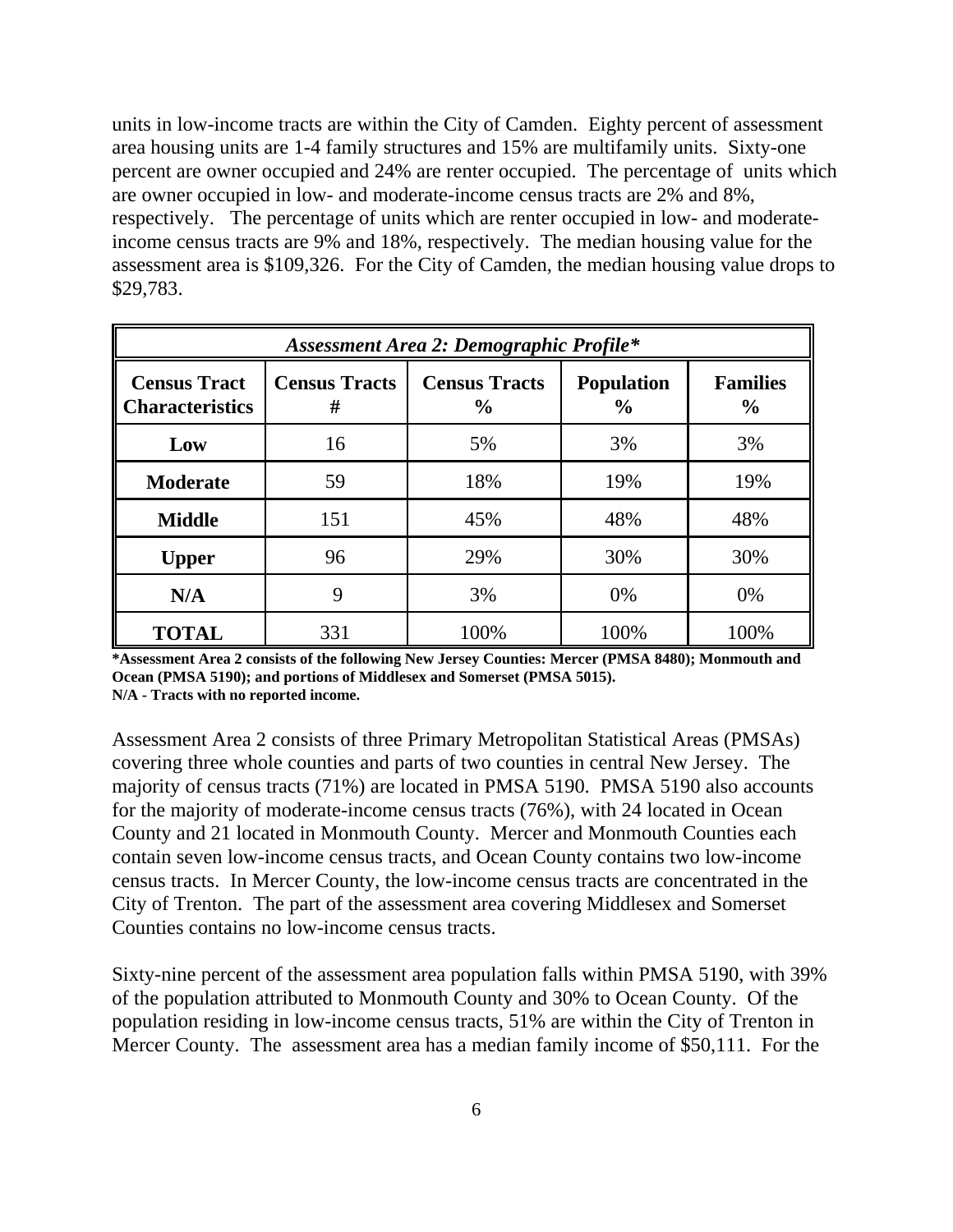City of Trenton, the median family income falls to \$30,962. Eighteen percent of the families in the assessment area are low-income, and 19% are moderate-income. Ocean County contains 41% of low-income families, and 38% of moderate income families. Monmouth County contains 30% of low-income families, and 32% of moderate-income families.

Assessment Area 2 contains a total of 613,532 housing units, with 3% located in lowincome tracts and 23% located in moderate-income tracts. Eighty-two percent of assessment area housing units are 1-4 family structures and 14% are multifamily units. Sixty-four percent are owner occupied and 21% are renter occupied. The percentage of units which are owner occupied in low- and moderate-income census tracts are 1% and 19%, respectively. The percentage of units which are renter occupied in low- and moderate-income census tracts are 7% and 27%, respectively. The median housing value for the assessment area is \$162,643, falling to \$66,820 for the City of Trenton.

The needs for both assessment areas are similar, and are primarily housing related, including single family housing rehabilitation, home buyer assistance, rental assistance, rental rehabilitation and affordable housing construction in low- and moderate-income areas. Economic development is also a pressing need for distressed areas, such as financial assistance for small businesses, rehabilitation of commercial buildings, infrastructure improvements and job creation for low-income individuals. Needs for both assessment areas were determined through contacts with community groups and available studies.

# **CONCLUSIONS WITH RESPECT TO PERFORMANCE TESTS**

### **LENDING TEST**

#### **Lending Activity**

SNB's lending activity reflects adequate responsiveness to the credit needs of its assessment areas. The bank's loan-to-deposit ratio as of March 31, 1998 was 62%, only slightly below the average of 63% for all financial institutions operating within SNB's assessment areas. The following tables contain loan originations for HMDA reportable and small business loans.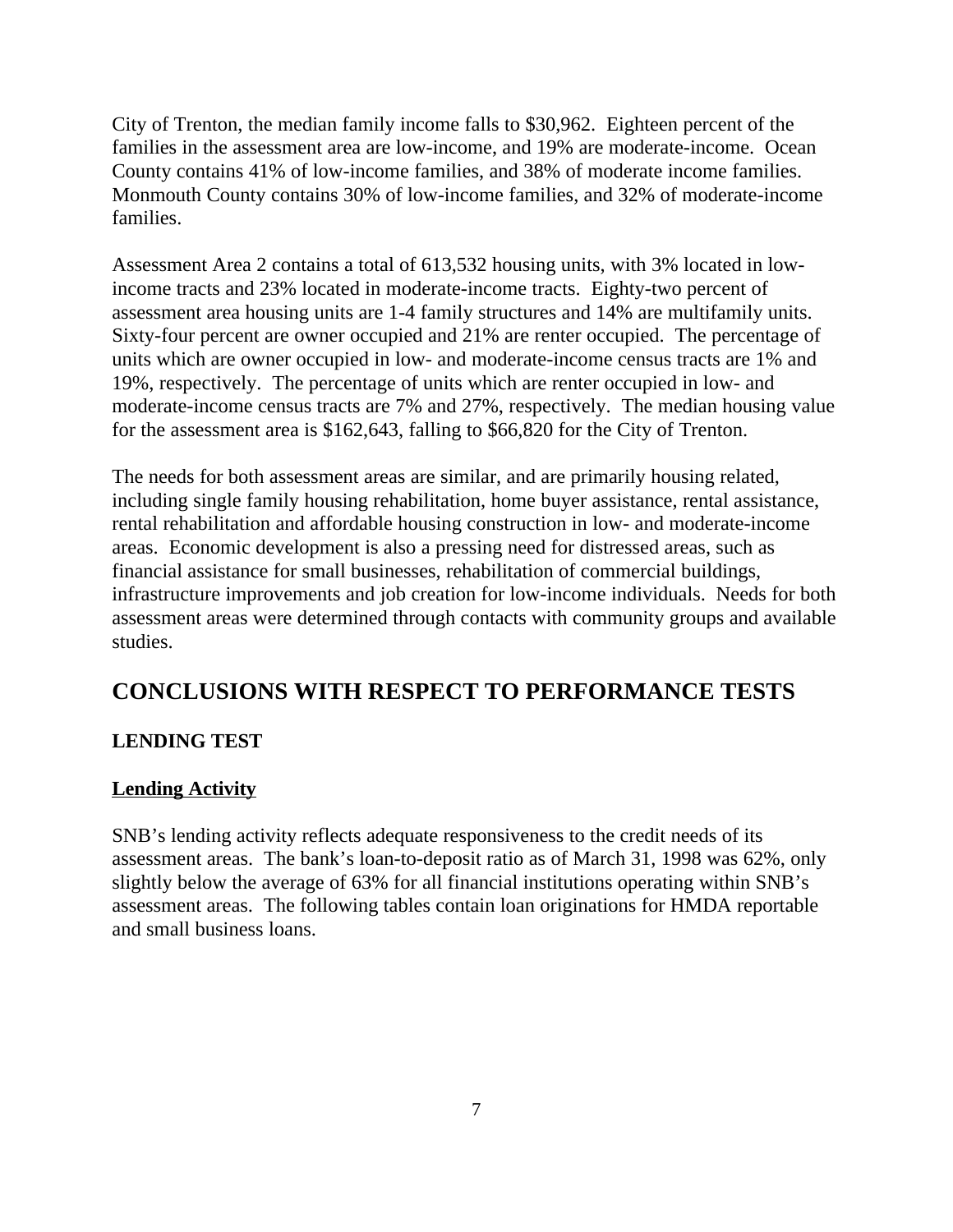| <b>HMDA Loans - Originations*</b> |                   |                               |     |        |     |         |  |  |
|-----------------------------------|-------------------|-------------------------------|-----|--------|-----|---------|--|--|
|                                   |                   | 1996<br>1997<br>1998(Jan-Mar) |     |        |     |         |  |  |
|                                   | \$000's<br>#<br># |                               |     |        | #   | \$000's |  |  |
| <b>Assessment Area 1</b>          | 128               | 10,049                        | 127 | 8,803  | 109 | 6,272   |  |  |
| <b>Assessment Area 2</b>          | 48                | 3,527                         | 57  | 3,391  | 31  | 1,253   |  |  |
| <b>Total</b>                      | 176               | 13,576                        | 184 | 12,194 | 140 | 7,525   |  |  |

\***Except for 1998, excludes home improvement loans since the bank elected to not classify eligible loans as home improvement loans in previous years.** 

Home purchase loan originations grew 17% for Assessment Area 1, and 59% for Assessment Area 2 from 1996 to 1997. This growth was offset by declines in mortgage refinance loans in both assessment areas. On an annualized basis, the bank is experiencing significant growth the first three months of 1998 in mortgage refinance loans for both assessment areas, and home purchase loans for Assessment Area 1. Home purchase loans are also increasing on an annualized basis for Assessment Area 2, but at a moderate pace.

| <b>Small Business Loans - Originations*</b> |                                   |           |      |        |                  |        |  |  |
|---------------------------------------------|-----------------------------------|-----------|------|--------|------------------|--------|--|--|
|                                             |                                   | 1996      | 1997 |        | $1998$ (Jan-Mar) |        |  |  |
|                                             | \$000's<br>\$000's<br>#<br>#<br># |           |      |        | \$000's          |        |  |  |
| <b>Assessment Area 1</b>                    | <b>NA</b>                         | <b>NA</b> | 151  | 43,183 | 78               | 15,757 |  |  |
| <b>Assessment Area 2</b>                    | <b>NA</b>                         | <b>NA</b> | 59   | 16,074 | 16               | 2,970  |  |  |
| <b>Total</b>                                | <b>NA</b>                         | <b>NA</b> | 210  | 59,257 | 94               | 18,727 |  |  |

**\*Represents commercial loans with original amounts of \$1 million or less reported on the bank's Consolidated Report of Condition and Income ("Call Report") as either loans secured by nonfarm or nonresidential real estate or Commercial and Industrial loans. Source: Small Business Loan Data Collection Registers. NA: Information not available - bank was not subject to small business reporting requirements for 1996.**

Small business loans within the bank's assessment areas represent 60% and 89% of the total number of commercial loans originated in 1997 and first quarter 1998, respectively. On an annualized basis, the bank is experiencing significant small business loan growth for the first three months of 1998 in Assessment Area 1, and moderate growth in Assessment Area 2.

During the evaluation period, management initiated an SBA loan program. As of June 3,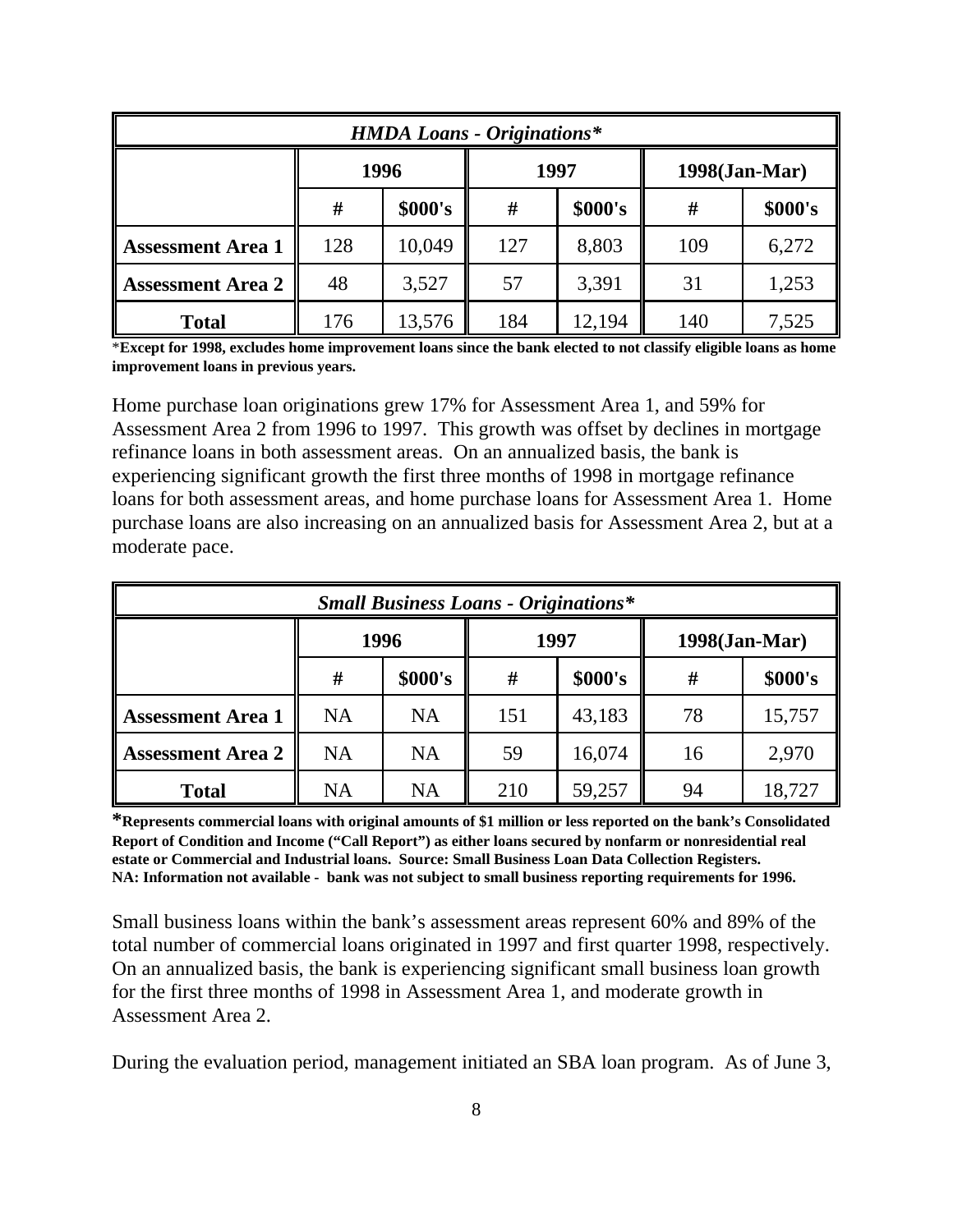1998, SNB has originated 13 SBA loans totaling \$8,173,000. Ten loans totaling \$5,285,000 were attributed to the assessment areas. All but two of these loans are in amounts of less than \$1 million and are included in the above small business loan totals. SNB ranks among the top 20 participating lenders in New Jersey for its total number of SBA loan originations.

#### **Assessment Area Concentration**

The substantial majority of SNB's lending is within its assessment areas. Approximately 90% of both the total number and dollar amount of HMDA, and of small business loans originated since 1996 were within SNB's assessment areas. A third party review of the bank's entire loan portfolio as of December 31, 1997 found 88% of portfolio loan dollars, and 91% of the total number of portfolio loans attributed to the assessment areas.

#### **Geographic Distribution**

SNB's geographic distribution of loan originations reflects good penetration throughout each assessment area, with the exception of low-income tracts in Assessment Area 1 where penetration is less than adequate. A third party review of the bank's entire loan portfolio as of December 31, 1997 found a 27.61% loan-to-deposit ratio for low-income census tracts, compared to a ratio of 66.78% for the assessment areas overall. It should be noted however, that the majority of low-income census tracts in Assessment Area 1 are in the City of Camden and SNB did not have a branch office network in Camden County until July 1997. The bank's closest branch office is within five miles of the City of Camden. In moderate-income census tracts, the ratio of loans-to-deposits was computed as 64.07% which closely approximates the assessment area ratio.

The following tables present the distribution of HMDA loan originations by census tract income classification for each assessment area.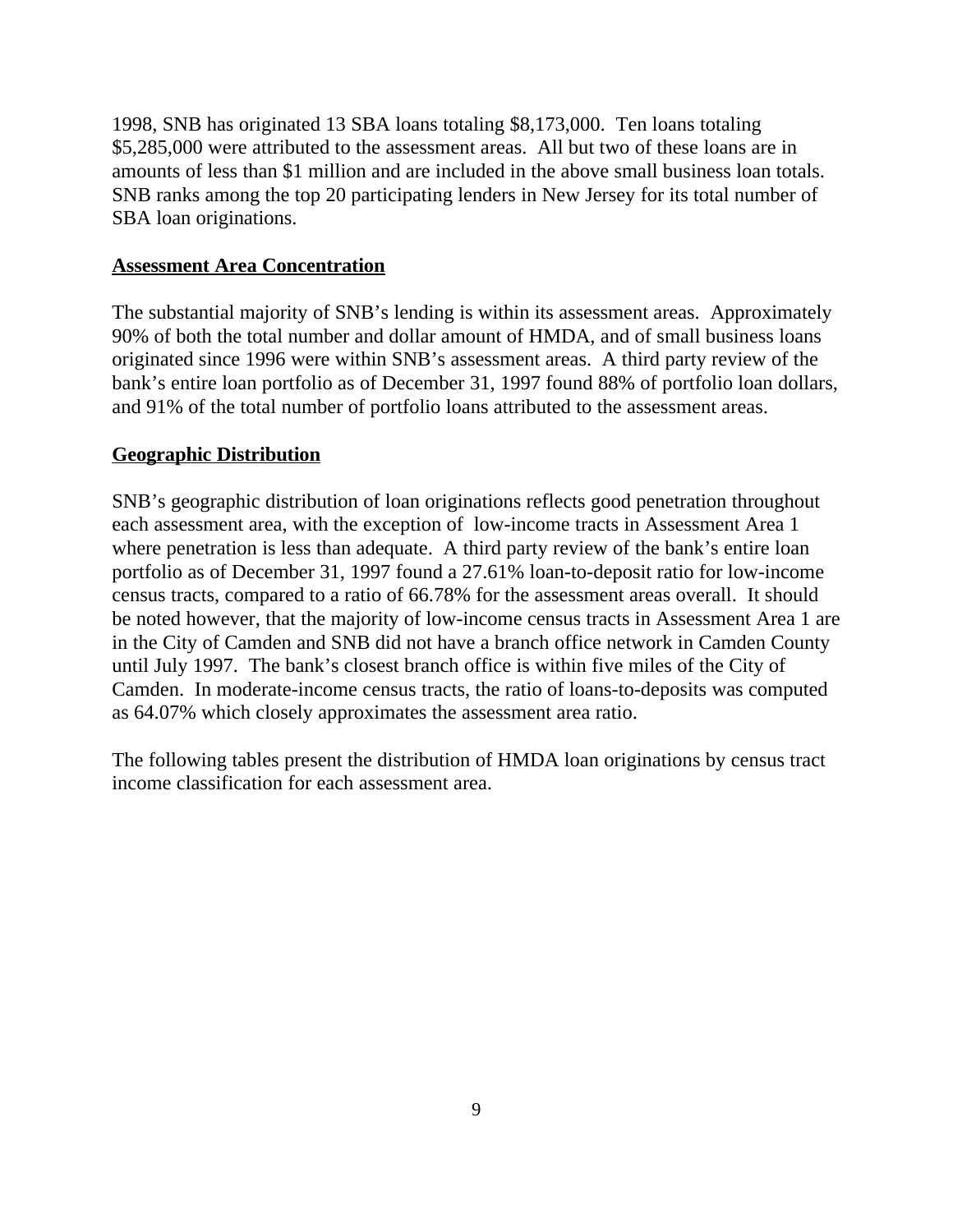| <b>Assessment Area 1: HMDA Loan Originations - Geographic Distribution</b> |      |               |      |               |    |               |  |
|----------------------------------------------------------------------------|------|---------------|------|---------------|----|---------------|--|
| <b>Census Tract</b>                                                        | 1996 |               | 1997 |               |    | 1998(Jan-Mar) |  |
| <b>Income</b>                                                              | #    | $\frac{6}{6}$ | #    | $\frac{0}{0}$ | #  | $\frac{0}{0}$ |  |
| Low                                                                        |      |               |      |               |    |               |  |
| <b>Moderate</b>                                                            |      | 7%            |      | 7%            |    | 3%            |  |
| <b>Middle</b>                                                              | 86   | 67%           | 98   | 77%           | 80 | 73%           |  |
| <b>Upper</b>                                                               | 33   | 26%           | 20   | 16%           | 25 | 23%           |  |

When compared to the percentage of owner-occupied housing units that are in lowincome census tracts (2%) and in moderate-income census tracts (8%), SNB's HMDA loan originations reflect poor penetration in low-income areas, and adequate penetration in moderate-income areas. The proportion of the bank's lending in middle-income census tracts exceeds the percentage of owner-occupied housing units in middle-income census tracts (61%); and, except for 1997 approximates the percentage of units in upper-income census tracts (29%).

In 1996, SNB had a .28% market share of HMDA loans originated in moderate-income census tracts. This percentage slightly exceeded the bank's .25% market share of HMDA loan originations in all of Assessment Area 1. Market share data for 1997 is not yet available for analysis.

| <b>Assessment Area 2: HMDA Loan Originations - Geographic Distribution</b> |      |               |      |               |               |               |  |
|----------------------------------------------------------------------------|------|---------------|------|---------------|---------------|---------------|--|
| <b>Census Tract</b><br><b>Income</b>                                       | 1996 |               | 1997 |               | 1998(Jan-Mar) |               |  |
|                                                                            | #    | $\frac{6}{6}$ | #    | $\frac{6}{6}$ | #             | $\frac{6}{6}$ |  |
| Low                                                                        |      | 2%            |      |               |               | 3%            |  |
| <b>Moderate</b>                                                            | 10   | 21%           | 8    | 14%           |               | 29%           |  |
| <b>Middle</b>                                                              | 29   | 60%           | 41   | 72%           | 13            | 42%           |  |
| Upper                                                                      |      | 17%           |      | 14%           |               | 26%           |  |

In comparison to the percentage of owner-occupied housing units that are in low-income census tracts (1%) and in moderate-income census tracts (20%), except for 1997, SNB's HMDA loan originations reflect good penetration in both low- and moderate-income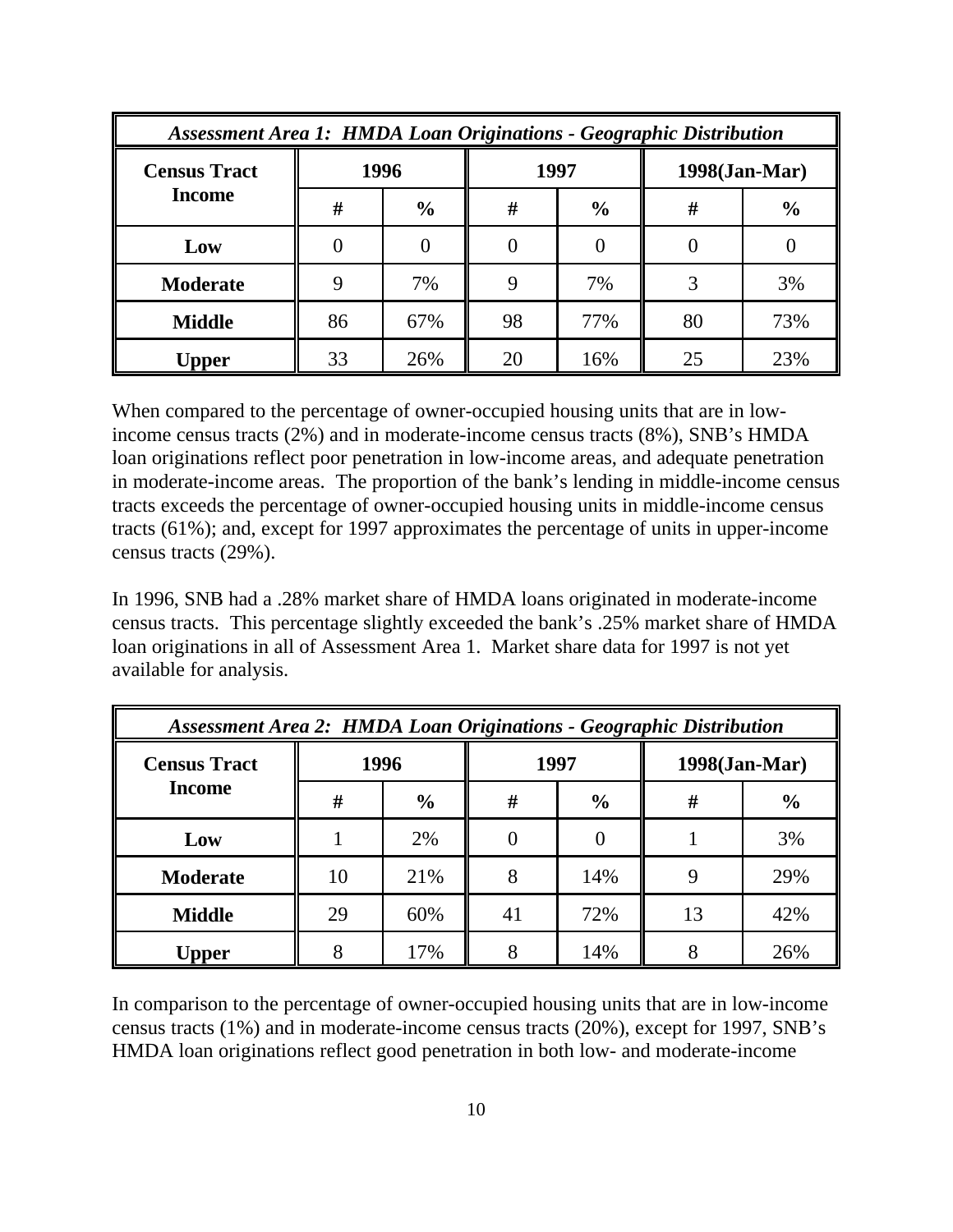areas. The proportion of the bank's lending in middle income census tracts exceeds the percentage of owner-occupied housing units in middle-income tracts (48%) for both 1996 and 1997. In upper income census tracts, the bank's HMDA lending approximates the percentage of owner-occupied housing units (31%) in 1998 only.

In 1996 and 1997, SNB had market shares of .23% and .15%, respectively, for its HMDA loan originations in low-income and moderate-income census tracts. These percentages compare favorably to the bank's .10% market share of HMDA loans originated in all of Assessment Area 2. Market share data for 1997 is not yet available for analysis.

The following tables present the distribution of small business loan originations by census tract income classification for each assessment area.

| <b>Assessment Area 1: Small Business Loans - Originations*</b><br><b>Geographic Distribution</b> |           |               |      |               |    |               |  |
|--------------------------------------------------------------------------------------------------|-----------|---------------|------|---------------|----|---------------|--|
| <b>Census Tract</b>                                                                              |           | 1996          | 1997 |               |    | 1998(Jan-Mar) |  |
| <b>Income</b>                                                                                    | #         | $\frac{0}{0}$ | #    | $\frac{0}{0}$ | #  | $\frac{0}{0}$ |  |
| Low                                                                                              | <b>NA</b> | <b>NA</b>     |      | .66%          |    | 1%            |  |
| <b>Moderate</b>                                                                                  | <b>NA</b> | <b>NA</b>     | 20   | 13%           | 11 | 14%           |  |
| <b>Middle</b>                                                                                    | <b>NA</b> | <b>NA</b>     | 77   | 51%           | 40 | 51%           |  |
| <b>Upper</b>                                                                                     | <b>NA</b> | <b>NA</b>     | 52   | 34%           | 26 | 33%           |  |
| N/A                                                                                              | <b>NA</b> | <b>NA</b>     |      | .66%          |    |               |  |

**\*Represents commercial loans with original amounts of \$1 million or less reported on the bank's Consolidated Report of Condition and Income ("Call Report") as either loans secured by nonfarm or nonresidential real estate or Commercial and Industrial loans. Source: Small Business Loan Data Collection Registers. N/A: Tracts with no reported income.** 

**NA: Information not available - bank was not subject to small business reporting requirements for 1996.**

Small businesses located in low- and moderate-income census tracts represent 3% and 10%, respectively, of total small businesses in Assessment Area 1. SNB made a good percentage of its small business loans in moderate-income census tracts in relation to the percentage of total small businesses within these census tracts. The bank does not compare favorably to the proportion of the total small businesses for its small business lending in low-income census tracts.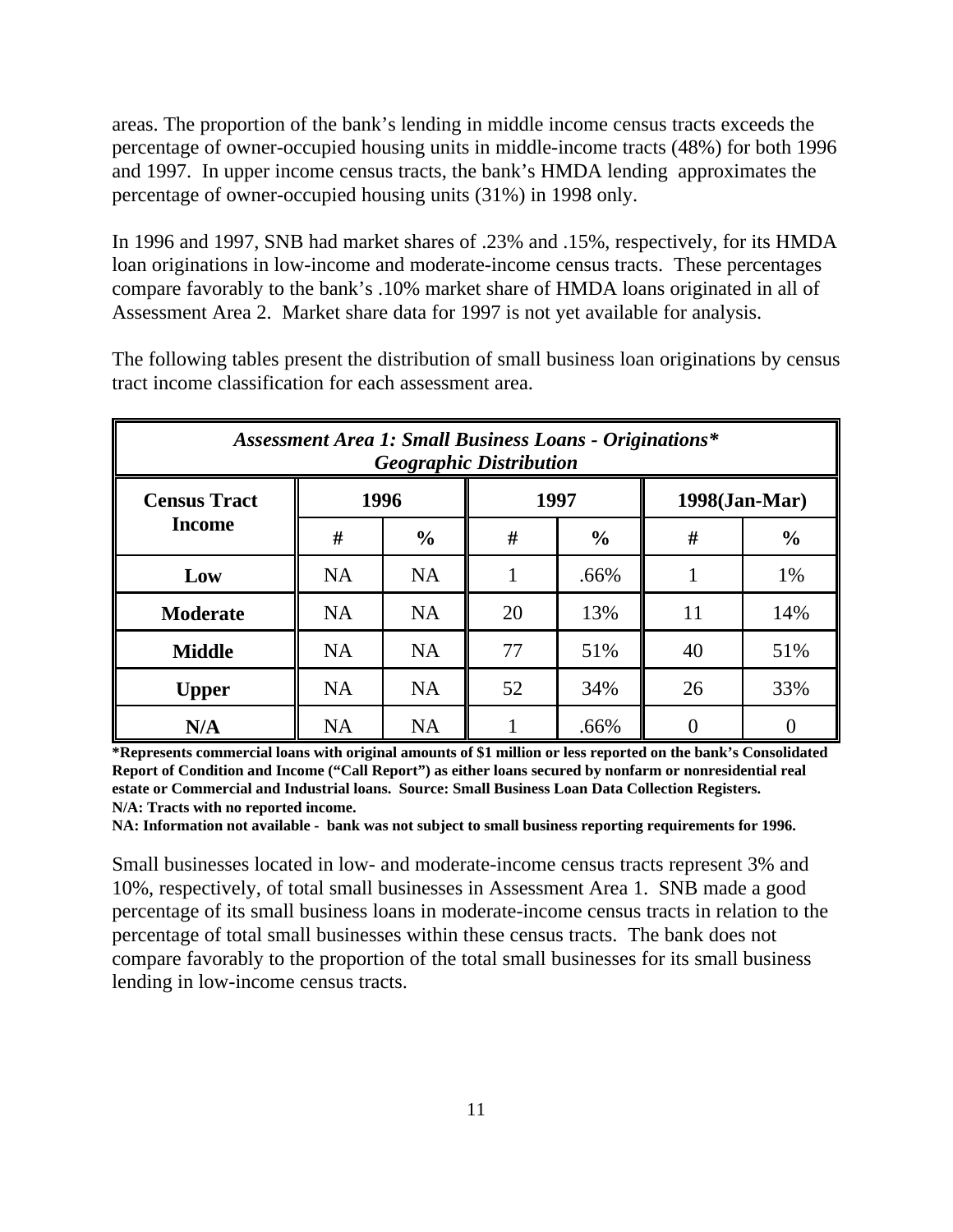| <b>Assessment Area 2: Small Business Loans - Originations*</b><br><b>Geographic Distribution</b> |           |               |      |               |               |               |  |
|--------------------------------------------------------------------------------------------------|-----------|---------------|------|---------------|---------------|---------------|--|
| <b>Census Tract</b>                                                                              |           | 1996          | 1997 |               | 1998(Jan-Mar) |               |  |
| <b>Income</b>                                                                                    | #         | $\frac{0}{0}$ | #    | $\frac{6}{9}$ | #             | $\frac{0}{0}$ |  |
| Low                                                                                              | <b>NA</b> | <b>NA</b>     | 3    | 5%            |               |               |  |
| <b>Moderate</b>                                                                                  | <b>NA</b> | <b>NA</b>     | 14   | 24%           | 10            | 63%           |  |
| <b>Middle</b>                                                                                    | <b>NA</b> | <b>NA</b>     | 34   | 58%           | 5             | 31%           |  |
| <b>Upper</b>                                                                                     | <b>NA</b> | <b>NA</b>     | 8    | 14%           |               | 6%            |  |
| N/A                                                                                              | <b>NA</b> | <b>NA</b>     |      |               |               |               |  |

**\*Represents commercial loans with original amounts of \$1 million or less reported on the bank's Consolidated Report of Condition and Income ("Call Report") as either loans secured by nonfarm or nonresidential real estate or Commercial and Industrial loans. Source: Small Business Loan Data Collection Registers. N/A: Tracts with no reported income.**

**NA: Information not available - bank was not subject to small business reporting requirements for 1996.**

Small businesses located in low- and moderate-income census tracts represent 3% and 14%, respectively, of total small businesses within Assessment Area 2. SNB's percentage of small business loans in low- and moderate-income census tracts for 1997 compares very favorably to the proportion of small businesses within these census tracts. For the first three months of 1998, the bank shows an excellent penetration of small business loans in moderate-income tracts compared to the percentage of businesses; however, no small business loans were originated in low-income tracts.

#### **Borrowers' Profile**

SNB's lending patterns reflect adequate penetration among retail customers of different income levels and business customers of different sizes within their assessment areas. The following tables present the distribution of HMDA reportable and small business loans by borrower income classification.

| <b>Assessment Area 1: HMDA Loan Originations - Borrower Distribution</b> |                                  |                                                 |  |     |  |     |  |  |
|--------------------------------------------------------------------------|----------------------------------|-------------------------------------------------|--|-----|--|-----|--|--|
| <b>Borrower Income</b>                                                   | 1996<br>1997<br>$1998$ (Jan-Mar) |                                                 |  |     |  |     |  |  |
|                                                                          |                                  | $\frac{6}{9}$<br>$\frac{0}{0}$<br>$\frac{6}{6}$ |  |     |  |     |  |  |
| Low                                                                      |                                  | 10%                                             |  | 13% |  | 13% |  |  |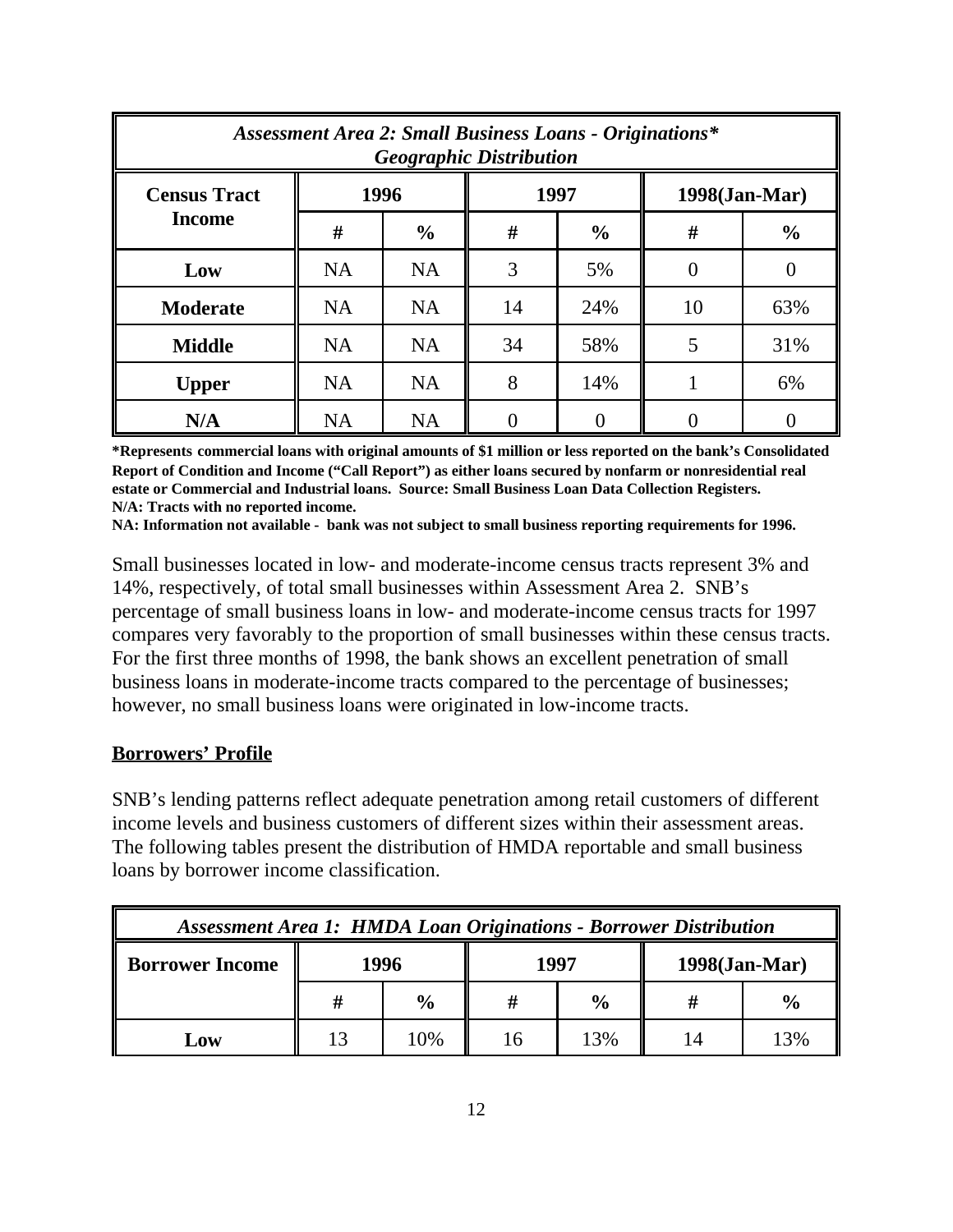| <b>Assessment Area 1: HMDA Loan Originations - Borrower Distribution</b> |    |               |      |               |               |               |  |
|--------------------------------------------------------------------------|----|---------------|------|---------------|---------------|---------------|--|
| <b>Borrower Income</b>                                                   |    | 1996          | 1997 |               | 1998(Jan-Mar) |               |  |
|                                                                          | #  | $\frac{0}{0}$ | #    | $\frac{0}{0}$ | #             | $\frac{0}{0}$ |  |
| <b>Moderate</b>                                                          | 22 | 17%           | 27   | 21%           | 20            | 18%           |  |
| <b>Middle</b>                                                            | 33 | 26%           | 26   | 20%           | 19            | 17%           |  |
| <b>Upper</b>                                                             | 60 | 47%           | 54   | 43%           | 54            | 50%           |  |
| <b>Not Available</b>                                                     |    |               |      | 3%            |               | 2%            |  |

When compared to the percentage of families that are low-income (17%) and moderateincome (18%), SNB's HMDA loan originations reflect adequate penetration to low- and moderate-income borrowers in Assessment Area 1. The proportion of the bank's lending to middle- and upper-income borrowers closely approximates the percentage of families that are middle-income (25%) and upper-income (40%).

| <b>Assessment Area 2: HMDA Loan Originations - Borrower Distribution</b> |    |               |    |               |    |               |  |
|--------------------------------------------------------------------------|----|---------------|----|---------------|----|---------------|--|
| <b>Borrower Income</b>                                                   |    | 1996          |    | 1997          |    | 1998(Jan-Mar) |  |
|                                                                          | #  | $\frac{6}{6}$ | #  | $\frac{0}{0}$ | #  | $\frac{0}{0}$ |  |
| Low                                                                      |    | 10%           | 10 | 17%           |    | 16%           |  |
| <b>Moderate</b>                                                          | 19 | 40%           | 25 | 44%           | 8  | 26%           |  |
| <b>Middle</b>                                                            | 15 | 31%           | 11 | 19%           | 5  | 16%           |  |
| <b>Upper</b>                                                             | 8  | 17%           | 10 | 18%           | 13 | 42%           |  |
| <b>Not Available</b>                                                     |    | 2%            |    | 2%            |    |               |  |

In relation to the percentage of families that are low-income (18%) and moderate-income (19%), SNB's HMDA loan originations reflect adequate penetration to low-income borrowers and very good penetration to moderate-income borrowers in Assessment Area 2. The proportion of the bank's lending to middle-income borrowers exceeds or approximates the percentage of families that are middle-income (25%). In upper income census tracts, the bank's HMDA lending exceeds the percentage of families that are upper-income (39%) in 1998 only.

The following tables present the distribution of small business loan originations to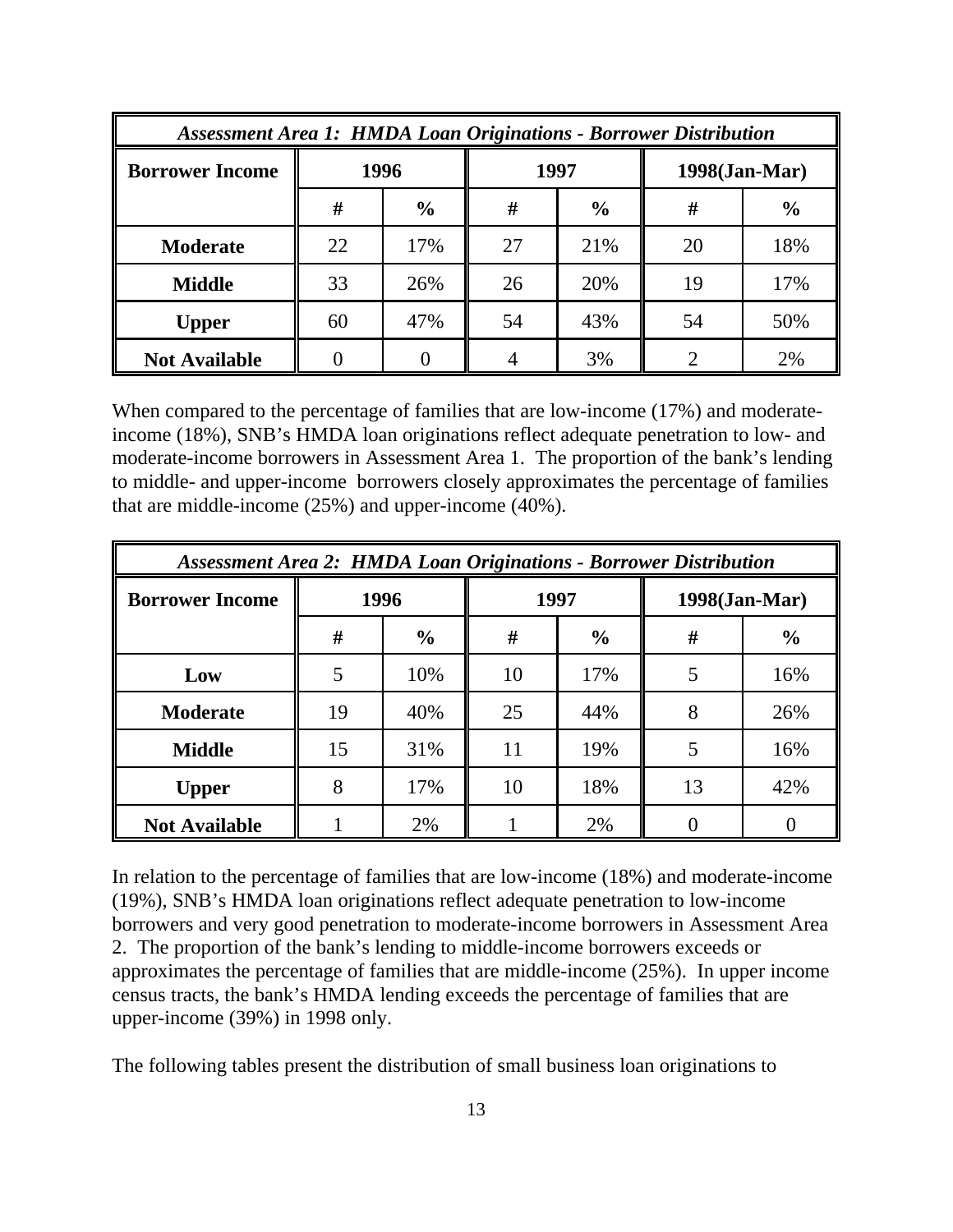| <b>Assessment Area 1: Small Business Loan Originations -</b><br>Annual Revenues $\le$ \$1 Million |           |               |       |               |                    |               |
|---------------------------------------------------------------------------------------------------|-----------|---------------|-------|---------------|--------------------|---------------|
| <b>Original Loan</b><br><b>Amount</b>                                                             | 1996      |               | 1997* |               | $1998$ (Jan-Mar)** |               |
|                                                                                                   | #         | $\frac{0}{0}$ | #     | $\frac{0}{0}$ | #                  | $\frac{0}{0}$ |
| $\le$ =\$100,000                                                                                  | <b>NA</b> | <b>NA</b>     | 9     | 31%           | 34                 | 59%           |
| \$101,000-\$250,000                                                                               | <b>NA</b> | NA            | 6     | 21%           | 13                 | 22%           |
| \$251,000-\$1<br>million                                                                          | <b>NA</b> | <b>NA</b>     | 14    | 48%           | 11                 | 19%           |
| <b>Total</b>                                                                                      | <b>NA</b> | <b>NA</b>     | 29    | 100%          | 58                 | 100%          |

businesses with gross annual revenues of \$1 million or less.

**\*Of the 151 small business loans reported in 1997, revenues were not known for 89 loans. \*\* Of the 78 small business loans reported in 1998, revenues were not known for six loans. NA: Information not available - bank was not subject to small business reporting requirements for 1996.**

A total of 50,768 businesses are located in Assessment Area 1. Of the businesses reporting annual revenues, 37,849 or 90% have revenues of \$1 million or less. In comparison 47% of SNB's small business loans with reported revenues in 1997 had annual gross revenues of \$1 million or less. This percentage increases for the first three months of 1998 when 81% of the bank's small business loans had annual gross revenues of \$1 million or less.

| <b>Assessment Area 2: Small Business Loan Originations -</b><br><b>Annual Revenues &lt;= \$1 Million</b> |           |               |       |               |                  |               |
|----------------------------------------------------------------------------------------------------------|-----------|---------------|-------|---------------|------------------|---------------|
| <b>Original Loan</b><br><b>Amount</b>                                                                    | 1996      |               | 1997* |               | $1998$ (Jan-Mar) |               |
|                                                                                                          | #         | $\frac{0}{0}$ | #     | $\frac{6}{6}$ | #                | $\frac{0}{0}$ |
| $\le$ =\$100,000                                                                                         | <b>NA</b> | <b>NA</b>     | 6     | 32%           | 6                | 50%           |
| $\parallel$ \$101,000-\$250,000                                                                          | <b>NA</b> | <b>NA</b>     | 3     | 16%           |                  | 25%           |
| $\frac{1}{2}$ \$251,000-\$1million                                                                       | <b>NA</b> | <b>NA</b>     | 10    | 53%           |                  | 25%           |
| <b>Total</b>                                                                                             | <b>NA</b> | <b>NA</b>     | 19    | 100%          | 12               | 100%          |

**\*Of the 59 small business loans reported in 1997, revenues were not known for 38 loans.**

**NA: Information not available - bank was not subject to small business reporting requirements for 1996.**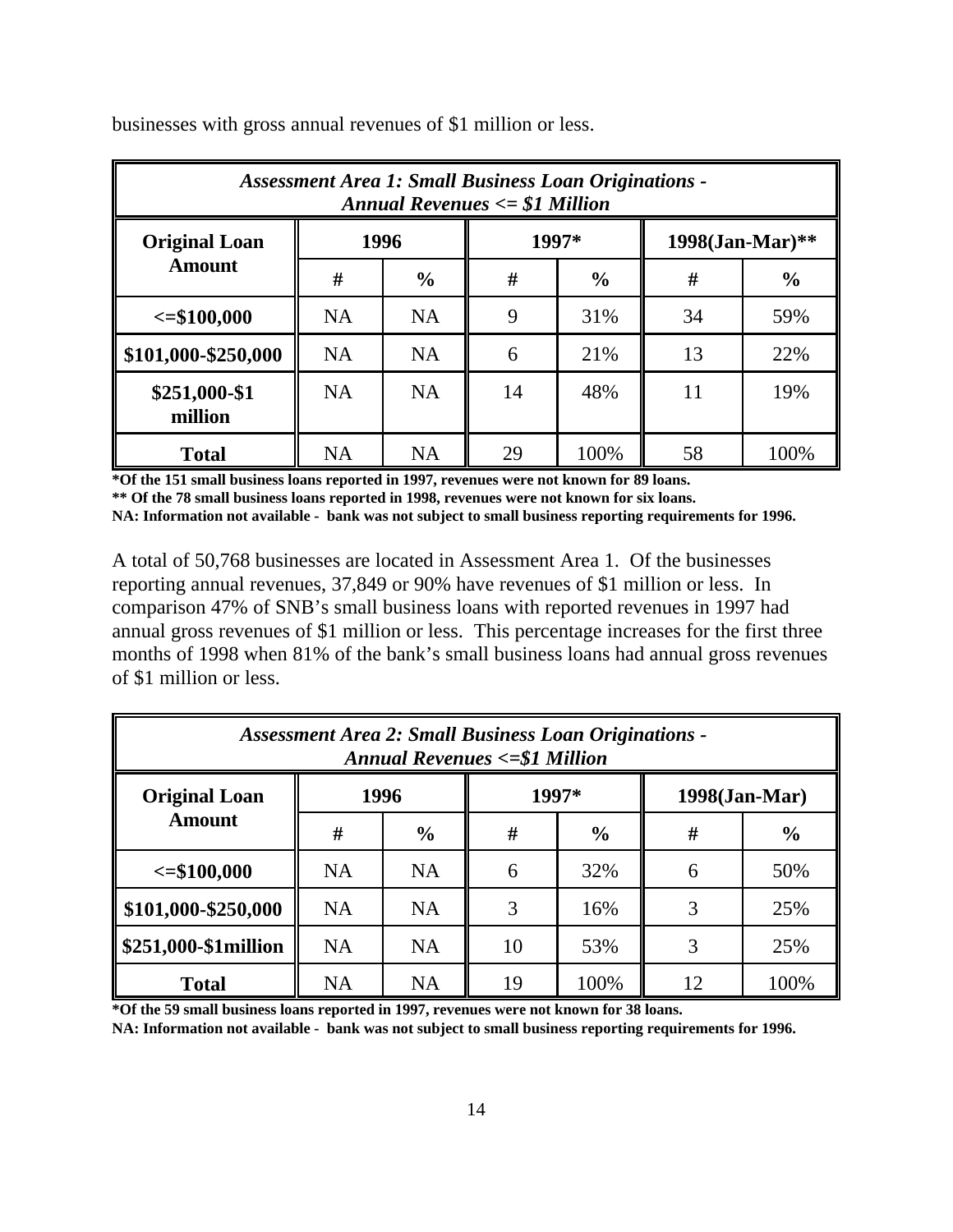A total of 51,307 businesses are located in Assessment Area 2. Of the businesses reporting annual revenues, 39,272 or 90% have revenues of \$1 million or less. For 1997 and 1998, 90% and 75% respectively, of SNB's small business loans with reported revenues had annual gross revenues of \$1 million or less.

#### **Community Development Loans**

SNB reported no community development loans during the evaluation period. The bank does originate loans through its participation in community development lending consortiums; however, these loans must be reported as "small business" loans because they are in amounts under \$1 million.

The community development lending organizations with which SNB participates include:

- ! The Cooperative Business Assistance Corporation (CBAC), a consortium of lenders providing micro loans (as low as \$1,000) to small businesses in the City of Camden. SNB has committed \$250 thousand to this revolving loan pool.
- ! The Pleasantville Urban Enterprise Zone Loan Assistance Revolving Loan Program.
- ! The Partners for Small Business Development, Inc., a Southern New Jersey micro loan fund extending loans from \$5,000 to \$30,000 to fund start-up and existing businesses in Burlington, Camden, Mercer, and Gloucester counties. SNB has committed \$100,000 to this fund.
- The Lakewood Township Urban Enterprise Loan Pool Account. SNB is the lead participating bank in this consortium.

#### **INVESTMENT TEST**

#### **Community Development Investments**

The total dollar volume of all qualifying investments and grants made during the evaluation period is \$5,853,260. Although this a relatively high dollar volume of investments given the banks capacity, the investments are primarily standard bond purchases and are not considered to be complex or innovative. All of the investments noted are directly responsive to the most pressing credit need identified in both assessment areas: the development of affordable housing. The following discussion provides additional details on these investments.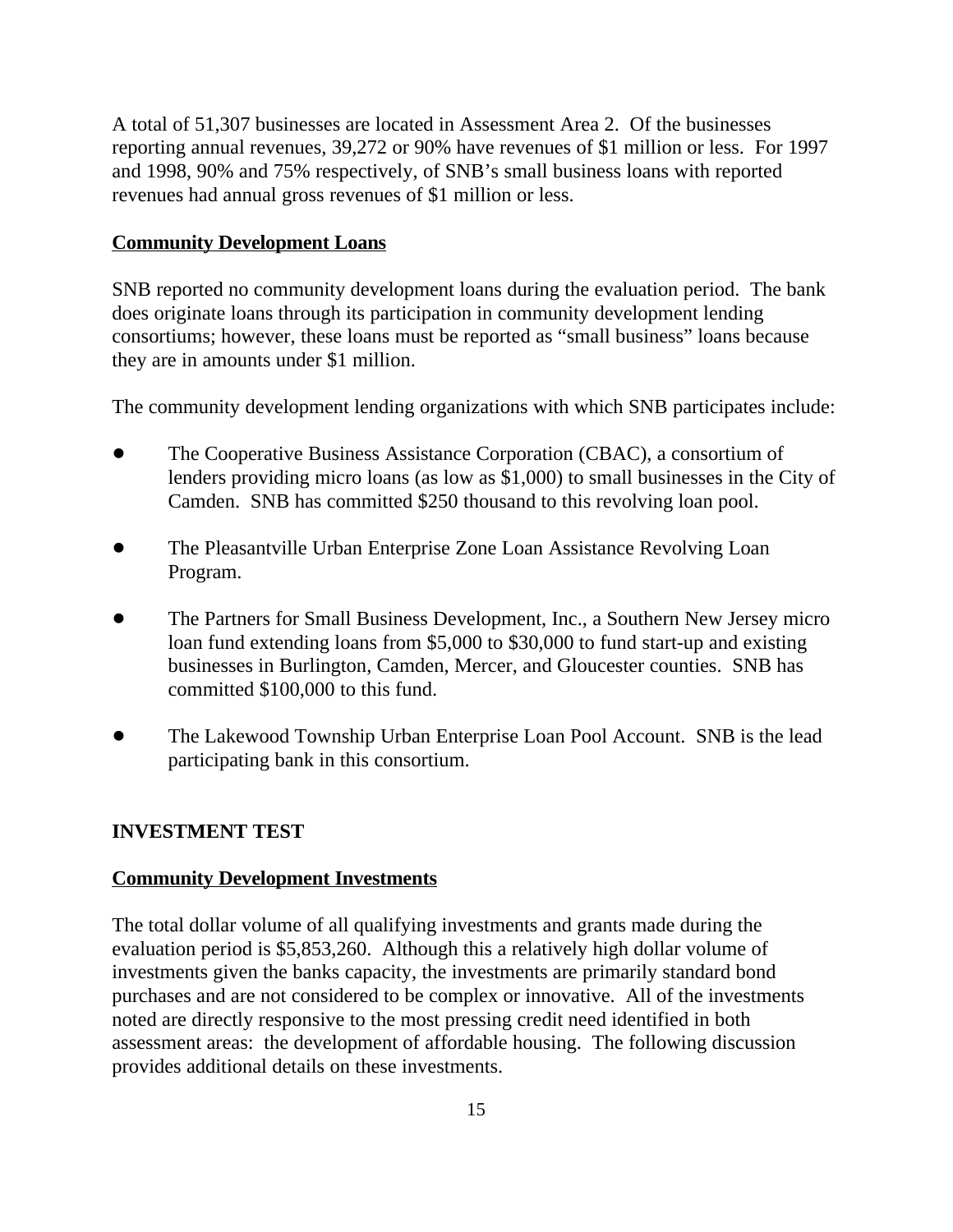Two New Jersey Housing Mortgage Finance Agency (NJHMFA) bonds totaling \$4,280,000 qualify as community development investments. Both bonds supported the construction or rehabilitation of affordable multi-family developments. Each of the 12 projects funded by the bonds have reserved at least 20% of their units for residents earning 50% or less of the area median income. These NJHMFA bonds perform a community development purpose (affordable housing) and benefit the entire State of New Jersey, including SNB's assessment areas.

In addition to the NJHMFA bonds, the bank has also purchased Fannie Mae, Freddie Mac and Ginnie Mae Mortgage Backed Securities ("MBS") backed by low- to moderate-income housing loans located within SNB's assessment areas. As of June, 1998, SNB purchased three MBS bonds totaling \$1,569,935, each of which directly benefited the bank's assessment areas.

#### **Community Development Grants**

SNB regularly makes donations to various organizations throughout its assessment areas, some of which perform community development work. These include qualified contributions to organizations such as the Camden County Improvement Authority, Neighborhood Housing Services of Trenton, the Trenton Business Assistance Corporation and the Vineland Downtown Improvement District. Donations made during the evaluation period to these organizations exceeded \$3,000.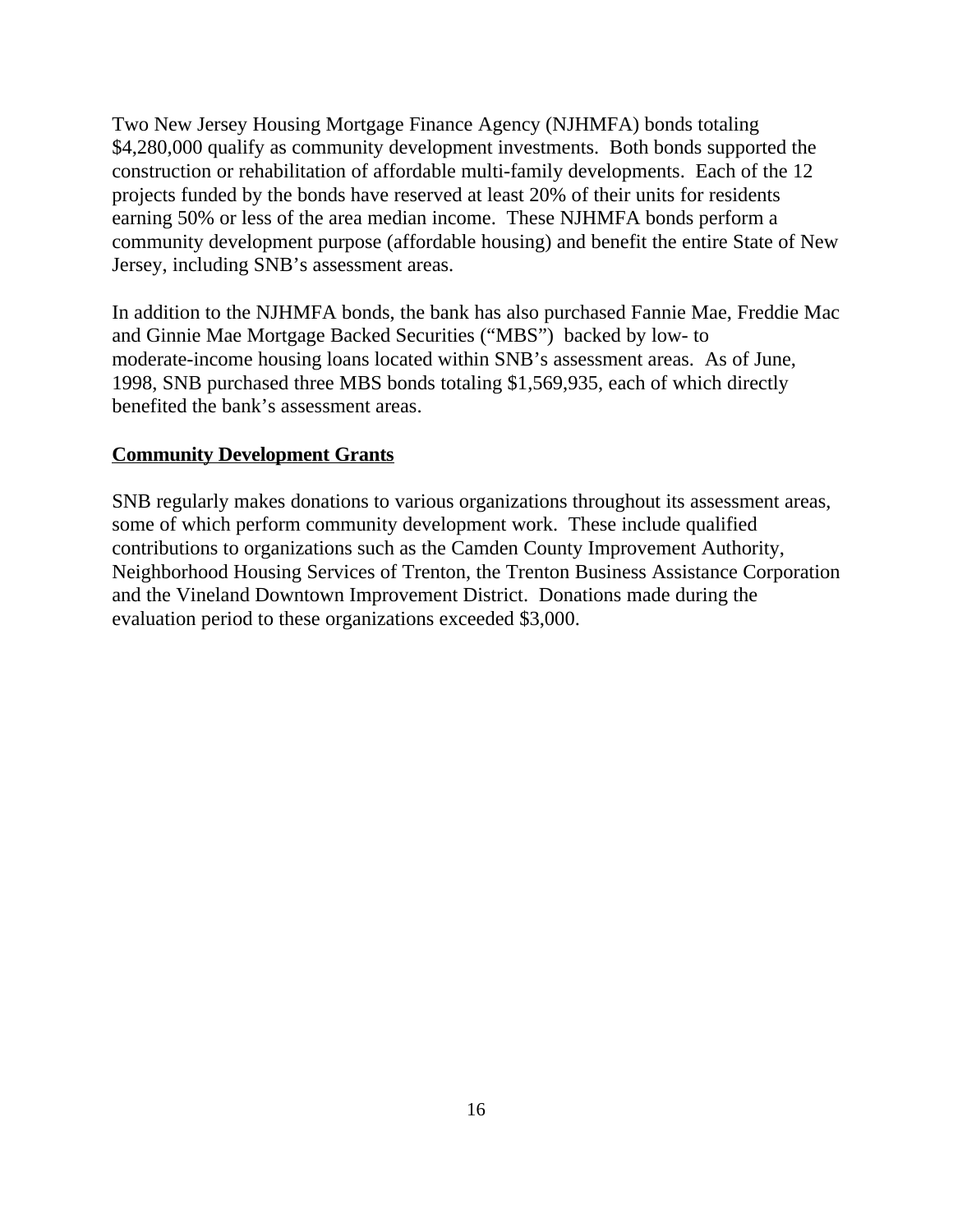#### **SERVICE TEST**

#### **Retail Banking Services**

SNB's retail banking services are reasonably accessible to all segments of the assessment areas. As of June 22, 1998, SNB had 40 branches located throughout Southern and Central New Jersey, distributed as follows (the final column represents the distribution of census tracts by income throughout the area):

| <b>All Assessment Areas: Branch Distribution</b> |                                                       |        |                                     |
|--------------------------------------------------|-------------------------------------------------------|--------|-------------------------------------|
| <b>Census Tract</b><br><b>Income</b>             | <b>Percent of Total FSCs</b><br><b>Number of FSCs</b> |        | <b>Percent of Tracts</b><br>in Area |
| Low                                              | $\mathcal{D}_{\mathcal{L}}$                           | 5.0%   | 4.8%                                |
| <b>Moderate</b>                                  | 5                                                     | 12.5%  | 15.0%                               |
| <b>Middle</b>                                    | 24                                                    | 60.0%  | 52.3%                               |
| <b>Upper</b>                                     | 9                                                     | 22.5%  | 25.4%                               |
| N/A                                              |                                                       | 0.0%   | 2.5%                                |
| <b>Total</b>                                     | 40                                                    | 100.0% | 100.0%                              |

The bank performed a detailed branch distribution analysis exclusively focused on those geographies within a one, three and five mile radius around each of its branch locations. The one mile ring analysis revealed a total of 186 census tracts (of all income levels) located within one mile of the bank's FSCs. Of those 186 tracts, 15 (8%) were lowincome and 35 (19%) were moderate-income. These penetration rates compare favorably to the general distribution of tracts across the bank's assessment areas detailed above, and indicate that the bank's branch network is easily accessible by low- and moderate-income customers. The three and five mile analyses revealed similar penetration patterns, with the level of penetration into low- and moderate-income tracts in both cases exceeding the proportional representation of those tracts in the assessment areas generally.

A distribution analysis of the branch network in each assessment area follows, although it should be noted that the statistical significance of the distribution becomes minimal due to the small number of FSCs included in the analysis: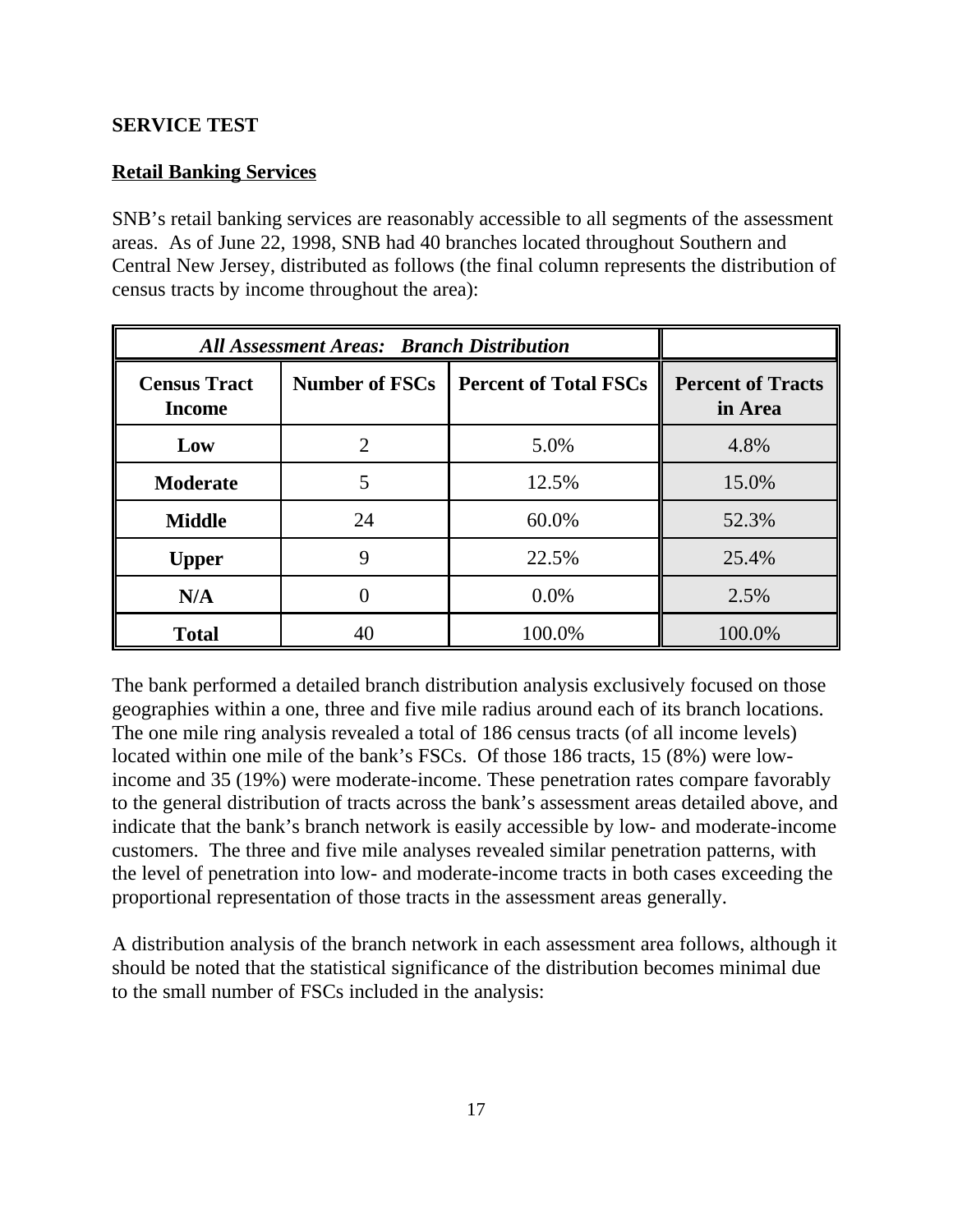| <b>Assessment Area 1: Branch Distribution</b> |                       |                                        |                                     |
|-----------------------------------------------|-----------------------|----------------------------------------|-------------------------------------|
| <b>Census Tract</b><br><b>Income</b>          | <b>Number of FSCs</b> | <b>Percent of Total</b><br><b>FSCs</b> | <b>Percent of Tracts in</b><br>Area |
| Low                                           |                       | 3.7%                                   | 5.0%                                |
| <b>Moderate</b>                               | 2                     | 7.4%                                   | 13.0%                               |
| <b>Middle</b>                                 | 17                    | 63.0%                                  | 57.0%                               |
| <b>Upper</b>                                  |                       | 25.9%                                  | 23.0%                               |
| N/A                                           |                       | 0.0%                                   | 2.0%                                |
| <b>Total</b>                                  | 27                    | 100.0%                                 | 100.0%                              |

| <b>Assessment Area 2: Branch Distribution</b> |                       |                                        |                                     |
|-----------------------------------------------|-----------------------|----------------------------------------|-------------------------------------|
| <b>Census Tract</b><br><b>Income</b>          | <b>Number of FSCs</b> | <b>Percent of Total</b><br><b>FSCs</b> | <b>Percent of Tracts in</b><br>Area |
| Low                                           |                       | 7.7%                                   | 5.0%                                |
| <b>Moderate</b>                               | 3                     | 23.4%                                  | 18.0%                               |
| <b>Middle</b>                                 |                       | 53.8%                                  | 45.0%                               |
| <b>Upper</b>                                  | $\overline{2}$        | 15.1%                                  | 29.0%                               |
| N/A                                           | 0                     | 0.0%                                   | 3.0%                                |
| <b>Total</b>                                  | 13                    | 100.0%                                 | 100.0%                              |

The bank's branching hours of operation are fairly consistent throughout its network. Most of the bank's FSCs are open from 8:30 or 9:00 in the morning, Monday through Friday, and close after 3:00 in the afternoon. Most FSCs (including all seven of the low and moderate-income FSCs) are open into the evening on Thursdays and/or Fridays.

Additionally, all but two of the bank's forty FSCs are open on Saturday mornings and three FSCs have Sunday hours. The two FSCs without Saturday hours are 226 South Broad St., Trenton (low-income tract) and 2028 Atlantic Avenue, Atlantic City (moderate-income tract). The Trenton branch does have a twenty four hour ATM, and is located within one mile of another SNB Trenton branch with Saturday hours.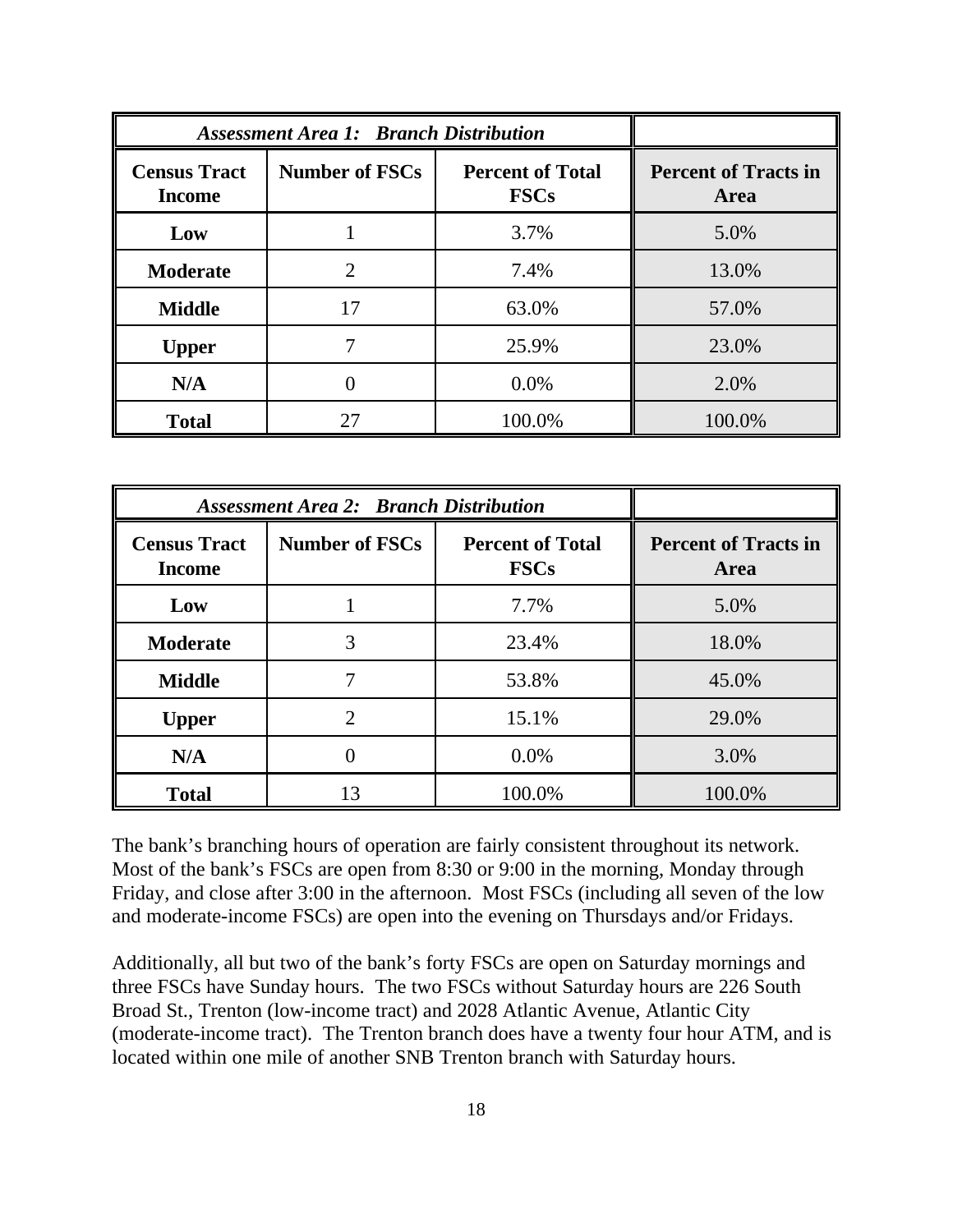The Atlantic City branch, which also has a twenty four hour ATM, primarily serves an office population which is only present during the week. Additionally, residential development locally has been shifting north of the downtown area, closer to SNB's Brigantine branch, which does offer weekend hours and is only three miles from the Atlantic City branch.

Thirty-five of the forty FSCs have drive-through facilities, including both of the FSCs located in low-income census tracts and four of the five located in moderate-income tracts. The only moderate-income branch without a drive-through teller is the Ship Bottom branch, which has recently introduced Sunday hours, from 10:00 to 1:00 from June through September. This is one of only three FSCs in the network with Sunday hours.

Twenty-five of the bank's forty FSCs have on-site ATMs, most of which are accessible 24 hours a day. Five of the seven FSCs located in low- and moderate- income census tracts have ATMs on the premises.

SNB opened 25 FSCs since the last examination, more than doubling its branch network from 17 FSCs to 40 as of June 1998. Nineteen (19) of the 25 openings were the result of acquisitions, and six were *de novo* FSCs. The extended branch network has increased the bank's penetration into additional low and moderate-income markets. One of the *de novo* openings was in a moderate-income census tract. As part of its Business Plan, the bank reviewed its service hours throughout its branch network. The analysis resulted in the expansion of service hours at 21 of the bank's FSCs. Also, one of three FSCs accorded Sunday hours is located in a moderate-income census tract.

SNB offers a standard array of products and services appropriate for an institution of its size and capacity. Consumer products include seven different types of demand deposit accounts and money market accounts priced to meet the needs of a variety of customers, including those maintaining minimal balances or those with infrequent transactions. There are two non-interest bearing checking accounts which could appeal to low and moderate-income customers. SNB also offers a variety of savings accounts, certificates of deposit and IRAs.

Consumer loan products include: standard fixed rate unsecured loans (from \$1,000 to \$5,000); overdraft protection linked to checking accounts; revolving MasterCard and Visa credit card lines from \$500; auto loans (both new and used, minimum amount of \$1,000); closed-end CD secured loans; fixed rate home equity loans (minimum amount of \$2,500); revolving home equity credit lines; residential mortgages, including conventional, jumbos and loans designed to meet the needs of low to moderate-income borrowers with down payment requirements as low as 3%; alternative credit consideration, and pre-purchase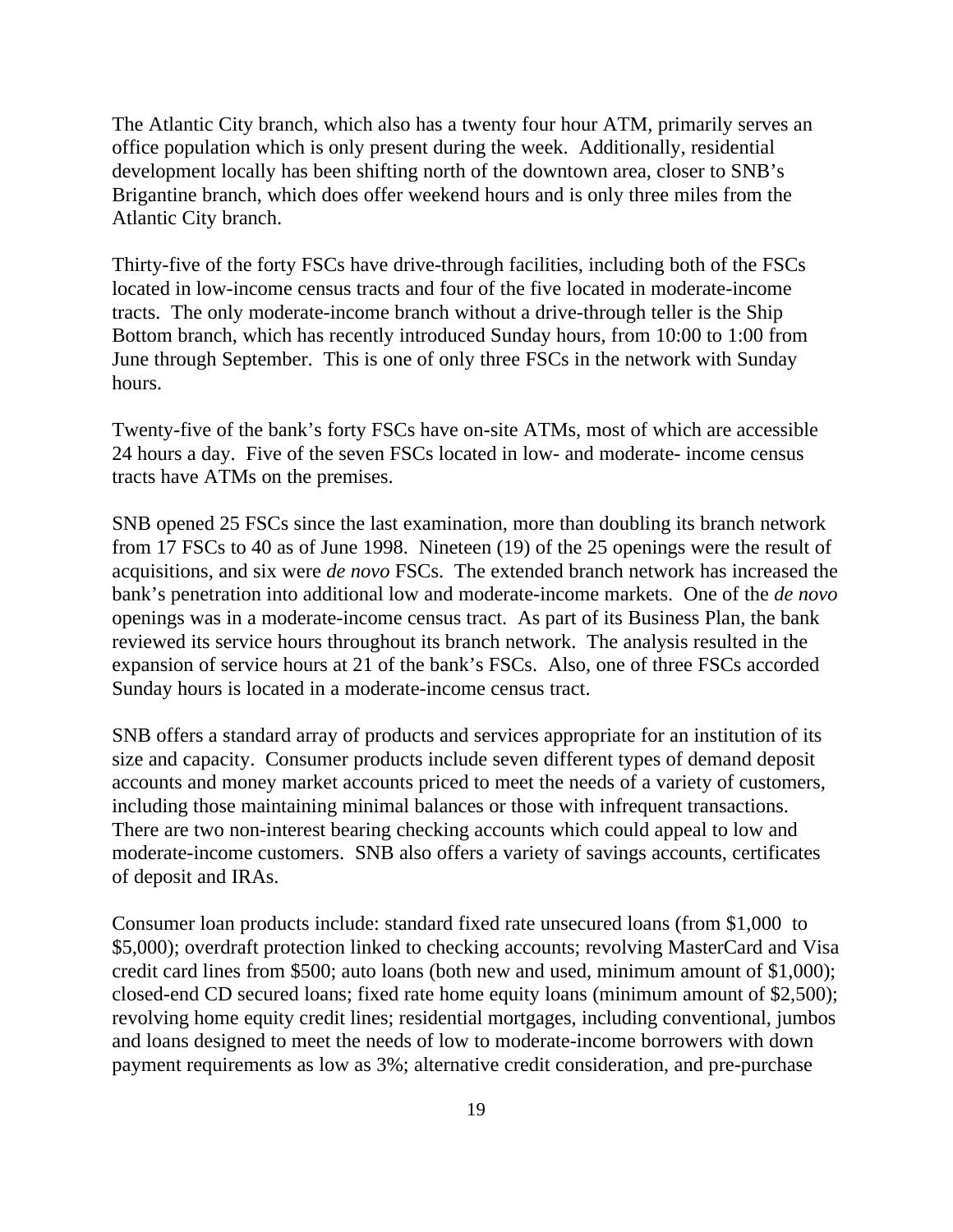borrower education classes.

SNB offers a variety of deposit products to small businesses as well, including standard non-interest bearing commercial demand deposit account, a no-fee checking account for non-profit organizations, and an attorney trust IOLTA account (the interest on which is used to fund legal services for low-income individuals). Commercial loans available to small businesses include commercial mortgages (both permanent and construction), letters of credit, lines of credit, term loans, and revolving commercial MasterCard and Visa credit card lines.

In the fourth quarter of 1997, SNB introduced "SunDial", a 24 hour telephone banking system allowing customers to initiate account balance inquiries, verify payment of checks and crediting of deposits, obtain ATM and branch locations and hours, receive interest rate quotes, transfer funds and receive faxed statements. The SunDial number is a toll free call, and is equally accessible by all of the bank's customers, including low- and moderate-income customers.

During the first quarter of 1998, SNB introduced an Employee Benefit Banking Program. Fourteen companies have signed up for the program, including three located in low- and moderate-income communities. The program provides employees of participating businesses with free checking accounts and loan discounts. To qualify, the participating employee's pay must be direct deposited into the SNB account.

### **Community Development Services**

The bank performs a wide range of community development services, including educational outreach for first time home buyers, servicing of loans originated under enterprise zone programs and providing technical assistance to community development organizations.

Examples of community development services performed include the following home ownership workshops conducted by the bank:

- 12/10/97 City of Atlantic City department of Planning & Development mortgage Loan Forum. The bank participated in this forum by conducting credit counseling for potential low- and moderate-income first time home buyers;
- ! 11/5/97 Money Management and Home Ownership Workshop. The bank presented this workshop in Spanish to a predominately female Hispanic audience of potential first time home buyers, in the Vineland area; and